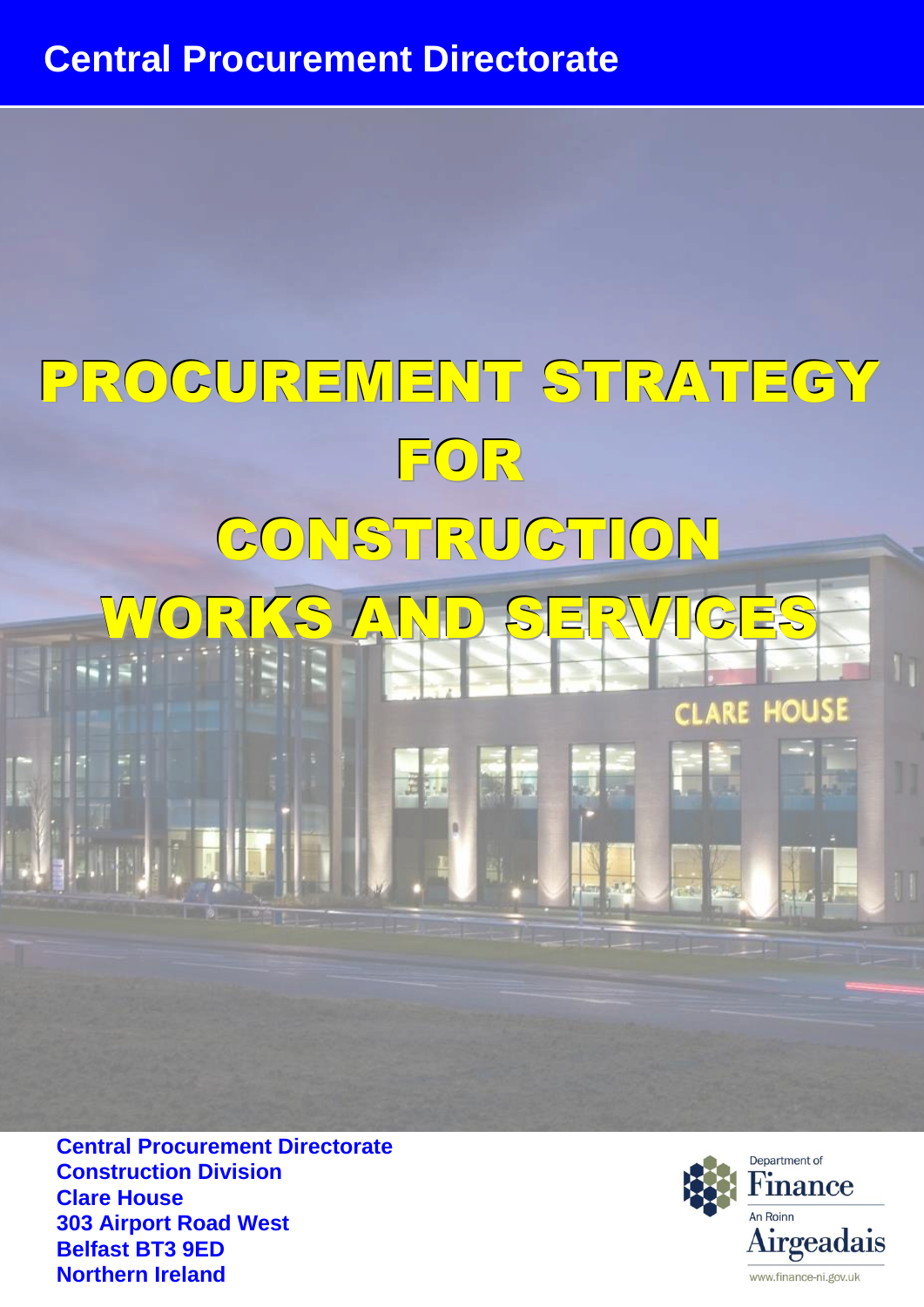

# **FOREWORD**

Construction Division, within Central Procurement Directorate (CPD), exists to maximise the benefits of effective construction related procurement. Its role is to assist clients to obtain best value for money from their procurement and ultimately contribute to the delivery of better public services.

Construction Division:-

- helps NI Departments deliver their objectives through obtaining best value for money in all types of procurement; and
- provides expert advice and professional services throughout the procurement lifecycle; and
- works in partnership with industry representatives to ensure suppliers are aware of the opportunities available in the public sector market; and
- works with all its stakeholders to promote equality of opportunity and sustainable development in the delivery of public procurement contracts.

Construction Division provides its clients with professional advisory and project management services in line with Northern Public Procurement Policy. In all work undertaken, Construction Division promotes excellence and best practice. Construction Division's role is to help clients define their needs, advise on the best procurement strategy, take projects to the marketplace to obtain best value for money and assist them in managing the delivery of the project.

Construction Division delivers the majority of projects by partnering with third parties - in particular design teams and contractors. Best procurement practice is therefore at the heart of Construction Division's business - good procurement practice and good relationships with and within our supply chains are essential to the effective delivery of high quality construction projects.

The procurement strategy set out in this document reflects partnering arrangements designed to complement the knowledge, skills, experience and expertise of Construction Division's staff in helping the public sector deliver better public services.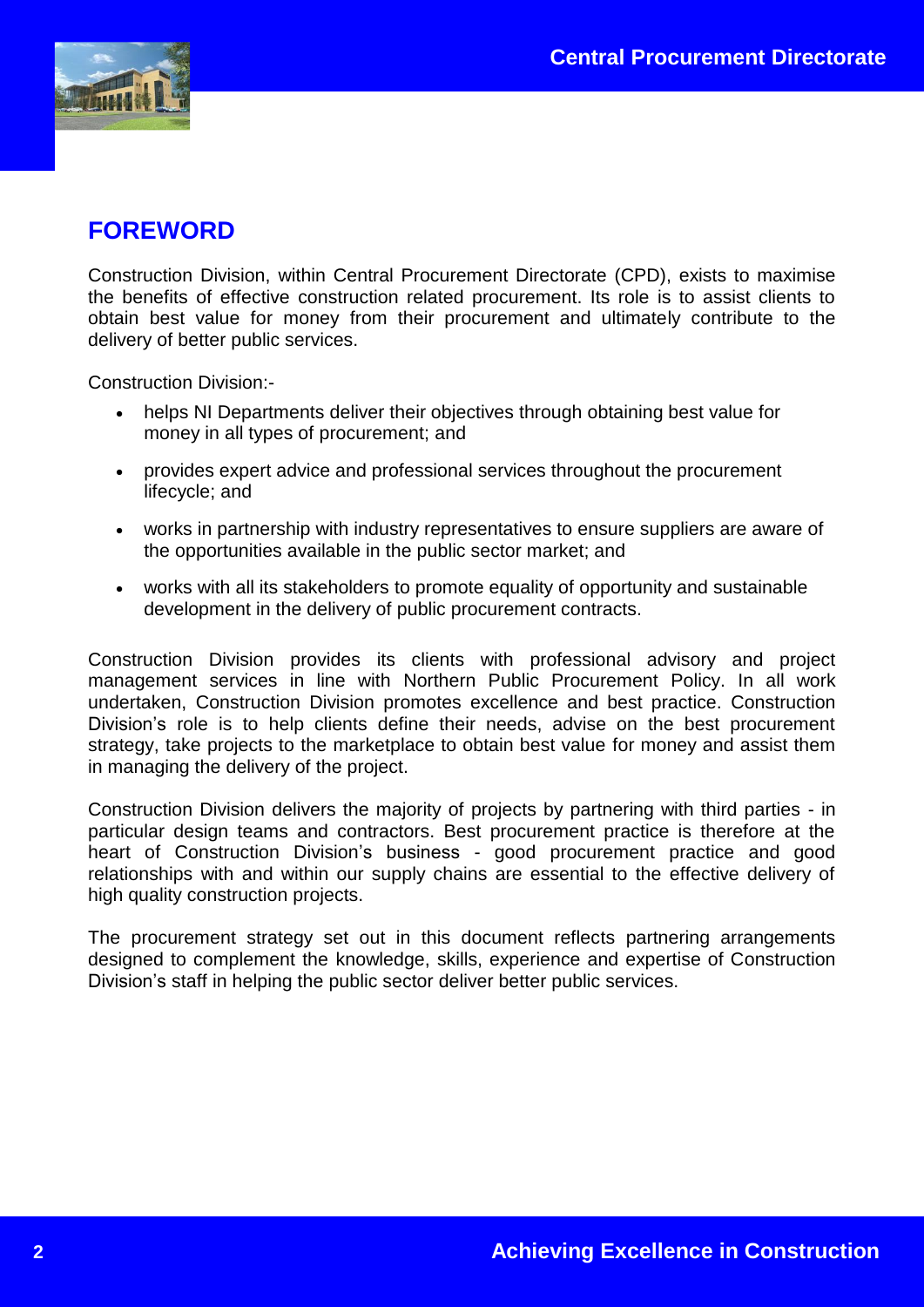

# **CONTENTS**

# PAGE NO

| 1.1                                |                                                                   |  |
|------------------------------------|-------------------------------------------------------------------|--|
| 1.2                                |                                                                   |  |
| 1.3                                |                                                                   |  |
|                                    |                                                                   |  |
|                                    |                                                                   |  |
| 1.4                                |                                                                   |  |
| 1.5                                |                                                                   |  |
| 1.6                                | CODE OF PRACTICE FOR GOVERNMENT CONSTRUCTION CLIENTS AND THEIR    |  |
|                                    |                                                                   |  |
| 1.7                                |                                                                   |  |
| 1.8<br>1.8.1<br>1.8.2              |                                                                   |  |
|                                    |                                                                   |  |
|                                    |                                                                   |  |
| 1.9                                |                                                                   |  |
|                                    |                                                                   |  |
| 1.10                               |                                                                   |  |
| 1.11                               |                                                                   |  |
|                                    |                                                                   |  |
| 1.12                               |                                                                   |  |
| 1.13<br>1.13.1<br>1.13.2<br>1.13.3 |                                                                   |  |
| 1.14                               | RECOMMENDED PROCUREMENT ROUTE FOR MAINTENANCE AND MINOR WORKS     |  |
| 1.14.1<br>1.14.2                   |                                                                   |  |
| 1.15<br>1.15.1<br>1.15.2<br>1.15.3 | RECOMMENDED PROCUREMENT ROUTES FOR WORKS CONTRACTS OVER £400K  15 |  |
| 1.16                               | RECOMMENDED PROCUREMENT ROUTES FOR SERVICES CONTRACTS 16          |  |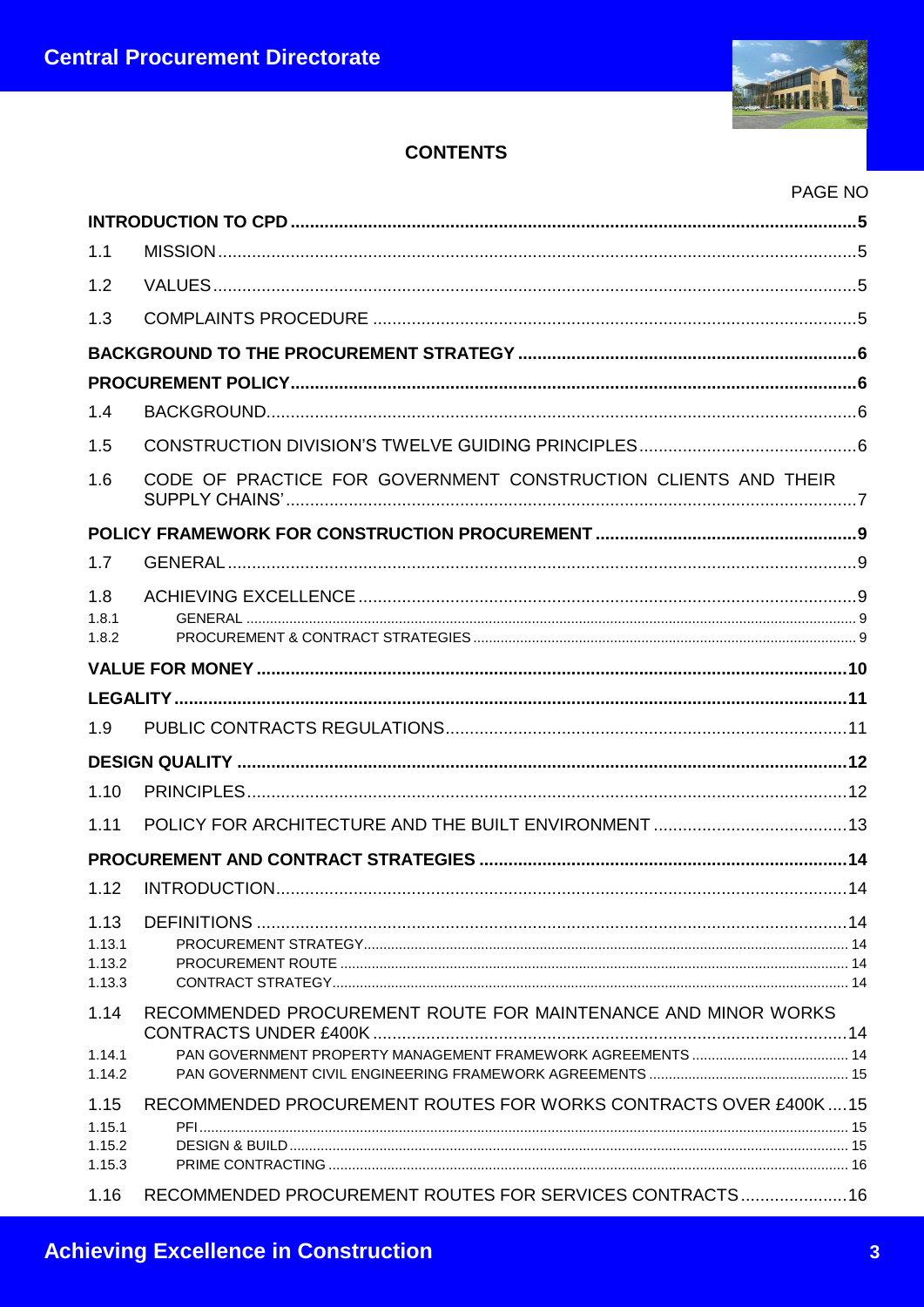

| 1.16.1<br>1.16.2                                                                                                                                       |                                                                                                                       |  |
|--------------------------------------------------------------------------------------------------------------------------------------------------------|-----------------------------------------------------------------------------------------------------------------------|--|
| 1.16.3                                                                                                                                                 |                                                                                                                       |  |
|                                                                                                                                                        |                                                                                                                       |  |
| 1.17<br>1.17.1                                                                                                                                         |                                                                                                                       |  |
| 1.18                                                                                                                                                   |                                                                                                                       |  |
| 1.19                                                                                                                                                   |                                                                                                                       |  |
| 1.20                                                                                                                                                   |                                                                                                                       |  |
| 1.21                                                                                                                                                   |                                                                                                                       |  |
|                                                                                                                                                        |                                                                                                                       |  |
| 1.22                                                                                                                                                   |                                                                                                                       |  |
| 1.23                                                                                                                                                   |                                                                                                                       |  |
| 1.24<br>1.24.1<br>1.24.2<br>1.24.3<br>1.24.4<br>1.24.5<br>1.24.6<br>1.24.7<br>1.24.8<br>1.24.9<br>1.25<br>1.25.1<br>1.25.2<br>1.26<br>1.26.1<br>1.26.2 | TENDER REQUIREMENTS FOR PROCUREMENT UNDER EU THRESHOLD27<br>TENDER REQUIREMENTS FOR PROCUREMENTS ABOVE EU THRESHOLD28 |  |
| 1.27                                                                                                                                                   |                                                                                                                       |  |
| 1.28                                                                                                                                                   |                                                                                                                       |  |
| 1.29                                                                                                                                                   |                                                                                                                       |  |
| 1.30                                                                                                                                                   |                                                                                                                       |  |
|                                                                                                                                                        |                                                                                                                       |  |
| 1.31                                                                                                                                                   |                                                                                                                       |  |
| 1.32                                                                                                                                                   |                                                                                                                       |  |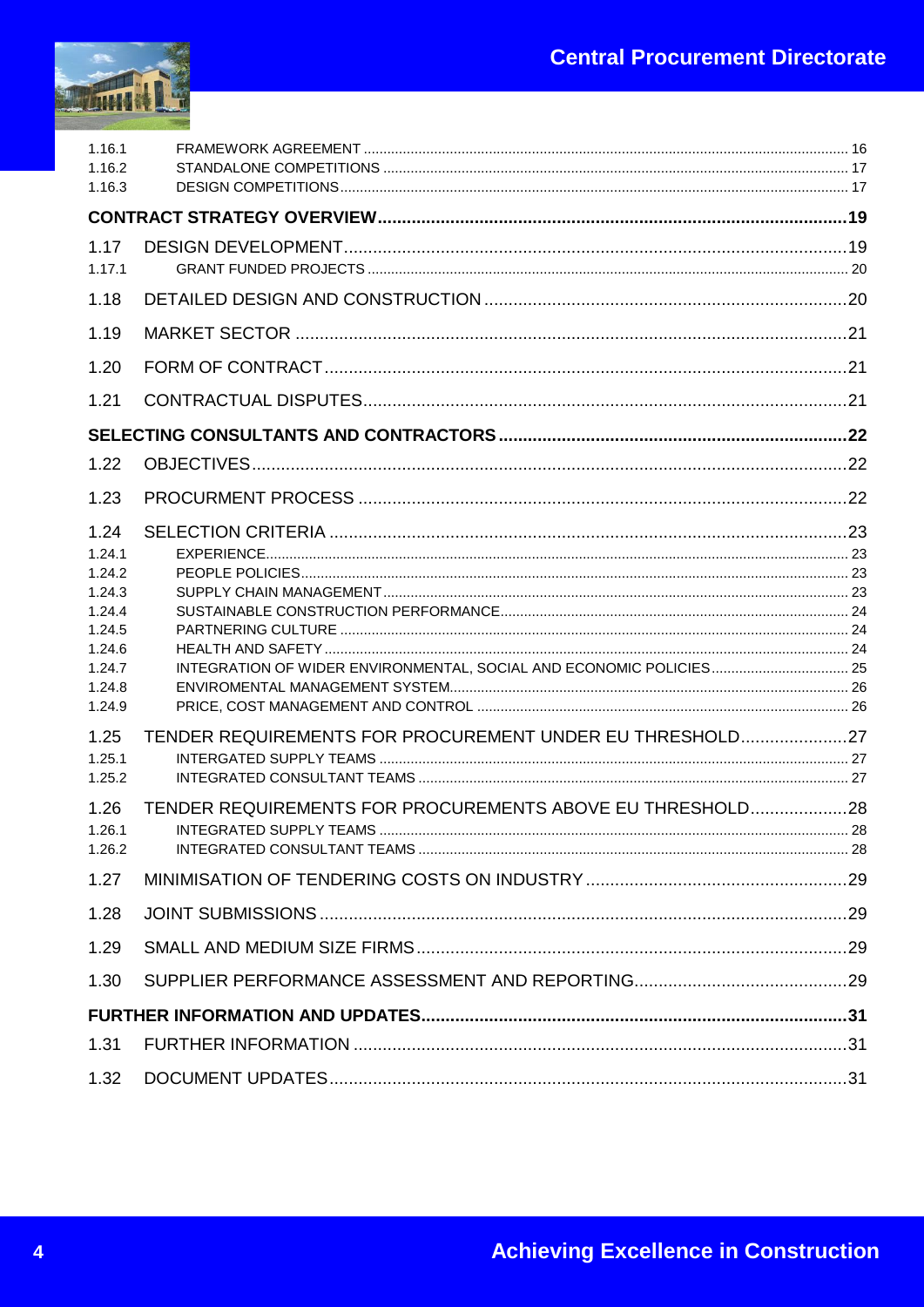

# **INTRODUCTION TO CPD**

#### **1.1 MISSION**

Construction Division's mission is to:-

- support the Northern Ireland Public Sector in the delivery of better public services through maximising value for money for the taxpayer; and
- promote best value for money procurement; and
- provide Departments with specialist expertise on construction matters; and
- lead on implementing best practice in:
	- relation to construction procurement; and
	- helping Departments demonstrate accountability and openness in the way they do business.

#### **1.2 VALUES**

As a part of Central Procurement Directorate, Construction Division fully subscribes to the values which the Department of Finance believes should influence the way in which it works. These are:-

- clear direction and strong leadership;
- customer focus;
- respect for people;
- open communication;
- **u** working to deliver best value;
- development of positive working relationships with others;
- commitment to the highest ethical standards of public service; and
- valuing and harnessing the diversity of our staff.

#### **1.3 COMPLAINTS PROCEDURE**

We aim to provide a high quality, efficient and professional service to all our customers and deal fairly and efficiently with suppliers. However, occasionally things can go wrong and we are keen to learn from our mistakes. If you feel we have fallen short of demonstrating our values, or meeting our guiding principles as set down in the Northern Ireland Public Procurement Policy (see section 3), please speak initially to the member of staff with whom you are dealing and they will try to resolve your problem. Should they be unable to resolve your complaint and you wish to take the matter further CPD has a formal complaints procedure which can be followed in such cases.

Full details of the complaints procedure are set out within the procurement documentation accompanying each competition.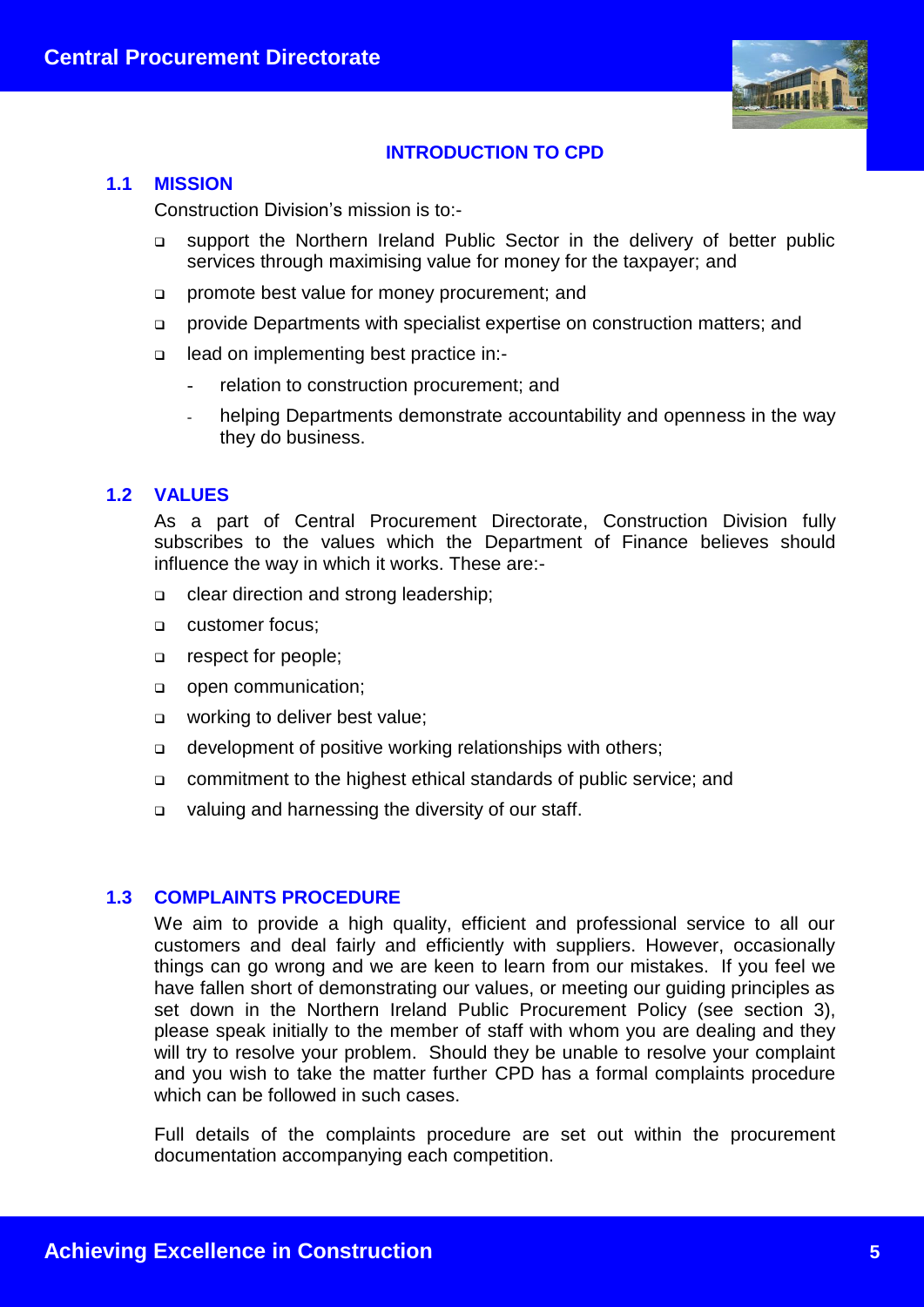

# **BACKGROUND TO THE PROCUREMENT STRATEGY**

The Investment Strategy for Northern Ireland (ISNI) sets out Government's strategic plans for investment across the public sector. Government construction clients and the construction industry working in partnership is the key to the success of ISNI and the measure of this success will be the delivery of new and improved infrastructure and facilities that contribute to better public services. The ISNI will also provide an opportunity to develop the performance of the local construction industry by building on the Construction Industry Forum for Northern Ireland's (CIFNI's) vision of a profitable and competitive industry that delivers projects that enhance the quality of life and offer client satisfaction; provides and supports desirable natural and social environments and maximises the efficient use of resources.

This document sets out the procurement strategy to be used by Construction Division's clients to deliver ISNI<sup>1</sup>. It has been developed to deliver best value for money and reflect the challenges set by the '*Achieving Excellence'* initiative. This initiative has already made significant changes to the way Construction Division procures construction projects. It is aimed at continuing to improve public sector performance as a construction client and delivering best value for money through an integrated approach between Construction Division, its clients and their supply chains. This means being at the forefront of best procurement practice and developing better and more effective ways of working with suppliers.

Full details of the '*Achieving Excellence'* initiative are available from The Department of Finance website:

[Achieving Excellence](https://www.finance-ni.gov.uk/articles/achieving-excellence-construction-initiative)

#### **PROCUREMENT POLICY**

#### **1.4 BACKGROUND**

1

At its meeting on 16 May 2002, the Northern Ireland Executive agreed a revised public procurement policy for Northern Ireland. The policy was launched by the then Minister of Finance and Personnel in the Assembly on Monday 27 May 2002. This policy sets out the objectives adopted by the Executive and the organisational structures, which have been established to implement them. Further details on Northern Ireland's Public Procurement Policy can be obtained from CPD's website at the following address:

#### **[NI Public Procurement policy](https://www.finance-ni.gov.uk/topics/procurement/public-procurement-policy-northern-ireland)**

# **1.5 CONSTRUCTION DIVISION'S TWELVE GUIDING PRINCIPLES**

Construction Division is committed to the twelve guiding principles, adopted by the Procurement Board, in relation to our dealings with suppliers. They are: -

<sup>1</sup> This procurement strategy will also apply to other Contracting Authorities' projects outside of ISNI.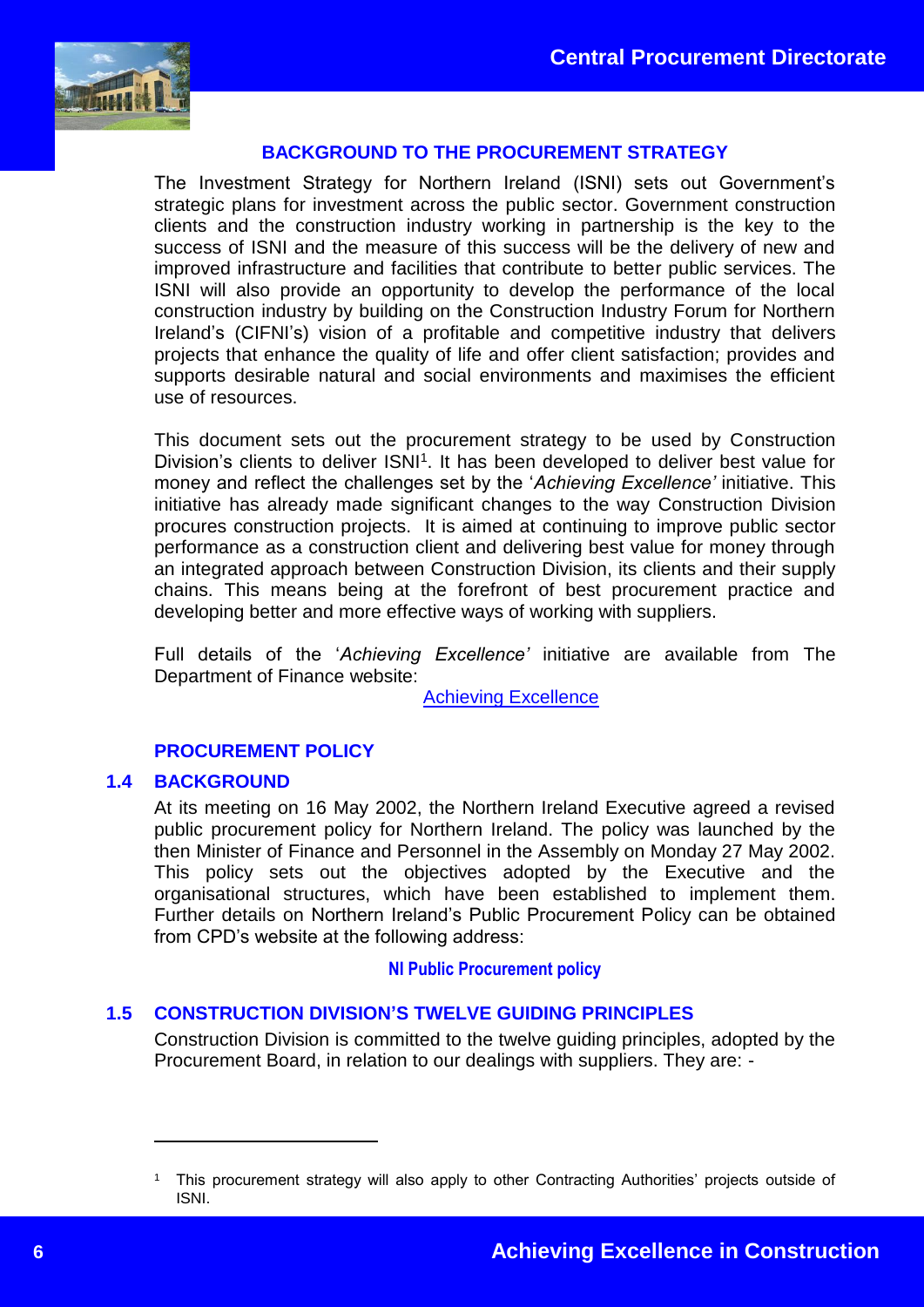

**Transparency** – ensure that as far as possible there is openness and clarity in policy and its delivery.

**Competitive Supply** – procure using competitions unless there are convincing reasons to the contrary.

**Consistency** - suppliers can expect that CPD's procurement policy will be consistent with other Centres of Procurement Expertise.

**Effectiveness** – meet the commercial, regulatory and socio-economic goals of Government in a manner appropriate to the procurement requirement.

**Efficiency** – carry out all procurement processes cost effectively.

**Fair Dealing** – treat suppliers fairly, protecting commercial confidentiality where required. It will not impose unnecessary burdens or constraints on suppliers or potential suppliers.

**Integrity** – ensure that there is no corruption or collusion with suppliers or others.

**Informed Decision Making** – base decisions on accurate information and monitor requirements to ensure that they are met.

**Legality** – conform to EU and other legal requirements.

**Integration** – policies will pay due regard to Government's other economic and social policies.

**Responsiveness** – endeavour to meet the aspirations, expectations and needs of the community served by the procurement.

**Accountability** – ensure that effective mechanisms are in place to enable the Accounting Officer for the Department of Finance to discharge his responsibilities on issues of procurement risk and expenditure.

# **1.6 CODE OF PRACTICE FOR GOVERNMENT CONSTRUCTION CLIENTS AND THEIR SUPPLY CHAINS'**

The Government Construction Clients Group (GCCG) and the Construction Industry Group for Northern Ireland (CIGNI) have jointly developed a *'Code of Practice for Government Construction Clients and their Supply Chains'*. The Code sets out the core principles that will govern the behaviour of all members of Integrated Project Teams – Government Construction Clients and Integrated Supply Teams (of Consultants, Contractors, Sub-contractors and Suppliers). It is a code of conduct that encourages all participants to work together openly and cooperatively. It also represents a commitment that all participants are serious about wanting to be better customers and better suppliers within relationships that can bring mutual reward.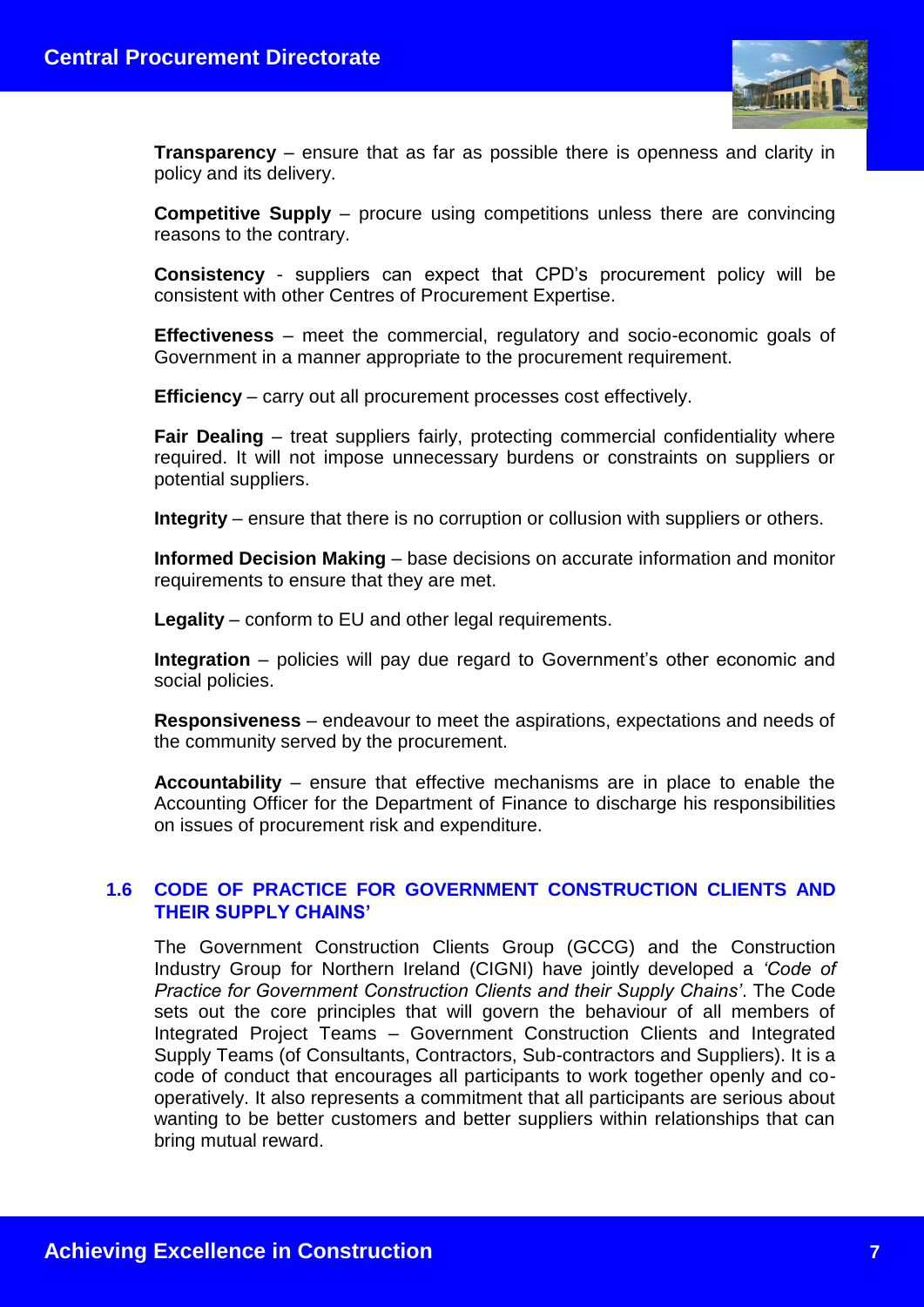

The Code is based on the twelve guiding principals for public procurement, but also includes three additional requirements suggested by the CIGNI:-

**Selection** – ensure that supply chains are selected on the basis of the optimal combination of whole life cost & quality (or fitness for purpose) to meet the customer's requirements.

**Incentivise** – to ensure that supply chains are remunerated in a way that incentivises them to deliver good quality construction work on time and to budget.

**Conditions of Contract** – to ensure that Conditions of Contract support teamwork and partnering.

This Code requires Government Construction Clients to act in accordance with its principles in their dealings with their supply chains. Government Construction Clients will, in turn, expect their supply chains to apply the Code's principles in their dealings with supply chain partners.

Full details of the Code are available from:

**[Code of Practice for Government Construction Clients and their Supply Chains](https://www.finance-ni.gov.uk/articles/code-practice-government-construction-clients-and-their-supply-chains)**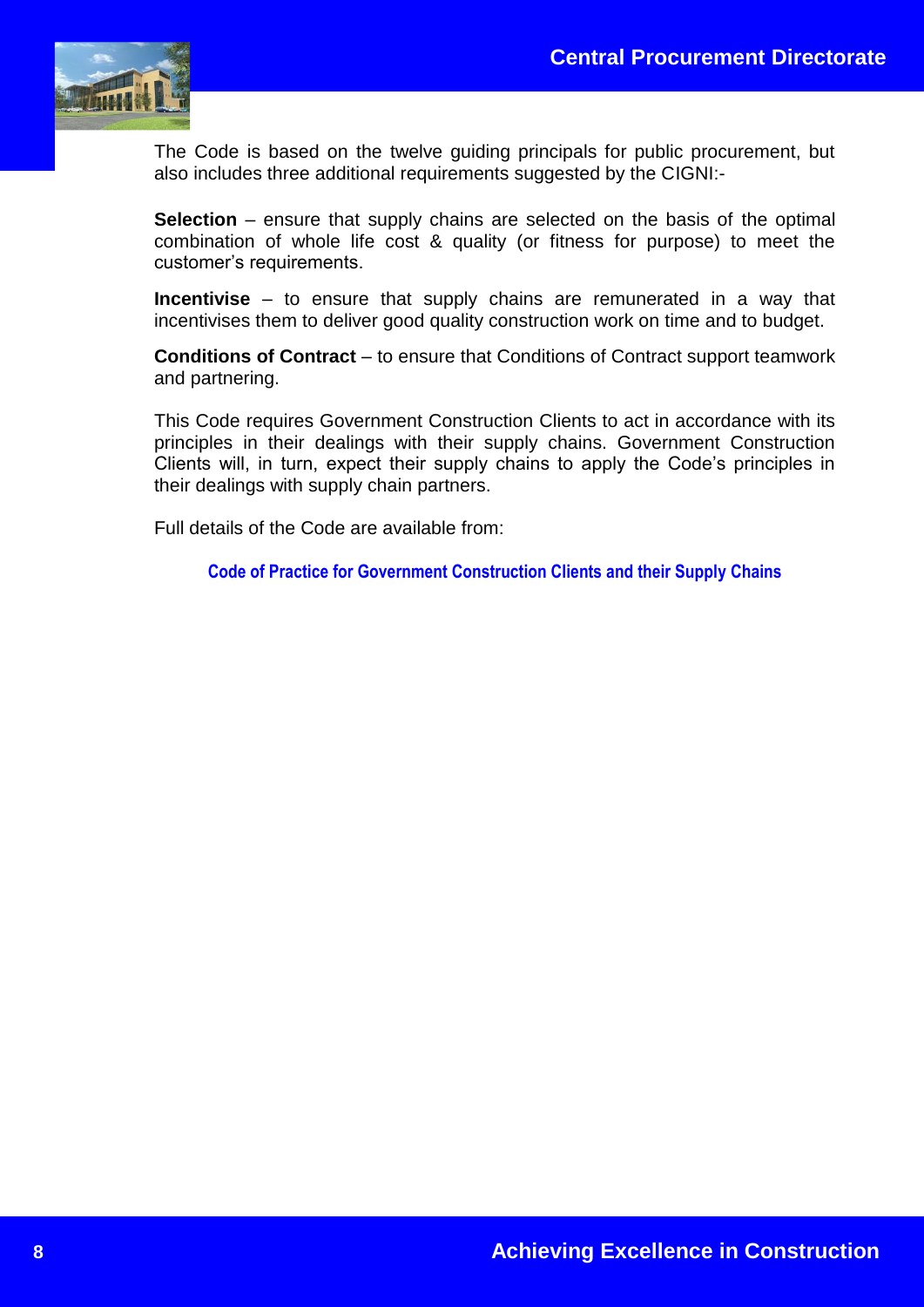

# **POLICY FRAMEWORK FOR CONSTRUCTION PROCUREMENT**

#### **1.7 GENERAL**

The key aspects of Northern Ireland Public Procurement Policy that are particular to construction works and services are set out in Procurement Guidance Note 06/10: *'Procurement of Construction Works and Services'* which is available from CPD's website:

#### **[Procurement Guidance Note 06/10](https://www.finance-ni.gov.uk/publications/procurement-guidance-note-0610-procurement-construction-works-and-services)**

This Guidance Note is aimed at providing Departments and Centres of Procurement Expertise (CoPEs) with best practice guidance which will help ensure that best value for money construction projects are delivered.

The '*Policy Framework for Construction Procurement'* has been refreshed and integrated within this Guidance Note to provide a reference to the key aspects of procurement policy specifically relating to construction works and services.

#### **1.8 ACHIEVING EXCELLENCE**

#### **1.8.1 GENERAL**

The '*Achieving Excellence'* in construction initiative was endorsed by the Executive Committee of the Assembly.

The objective of the initiative is to make the public sector construction client a best practice client when procuring construction works and services. The initiative aims to improve the management techniques adopted by clients, measure key aspects of performance, develop an integrated culture within project teams and achieve maximum benefits from standardisation and new technologies.

Through the initiative, clients commit to maximise, by continuous improvement, the efficiency, effectiveness and value for money of their procurement of construction works. Key aspects include the use of partnering and the development of long-term relationships, the reduction of financial and decisionmaking approval chains, improved skills development and empowerment, the adoption of performance measurement indicators and the use of tools such as value and risk management and whole life costing.

#### **1.8.2 PROCUREMENT & CONTRACT STRATEGIES**

In accordance with '*Achieving Excellence'*, Departments will implement the recommendations of '*Achieving Excellence in Construction – Procurement Guide 06 – Procurement and Contract Strategies'*. In particular, all Government Construction Clients will develop procurement and contract strategies aligned to the preferred integrated procurement routes (PFI, Prime Contracting or Design & Build). Traditional procurement routes will only be used if they demonstrably add value in comparison to the three recommended routes.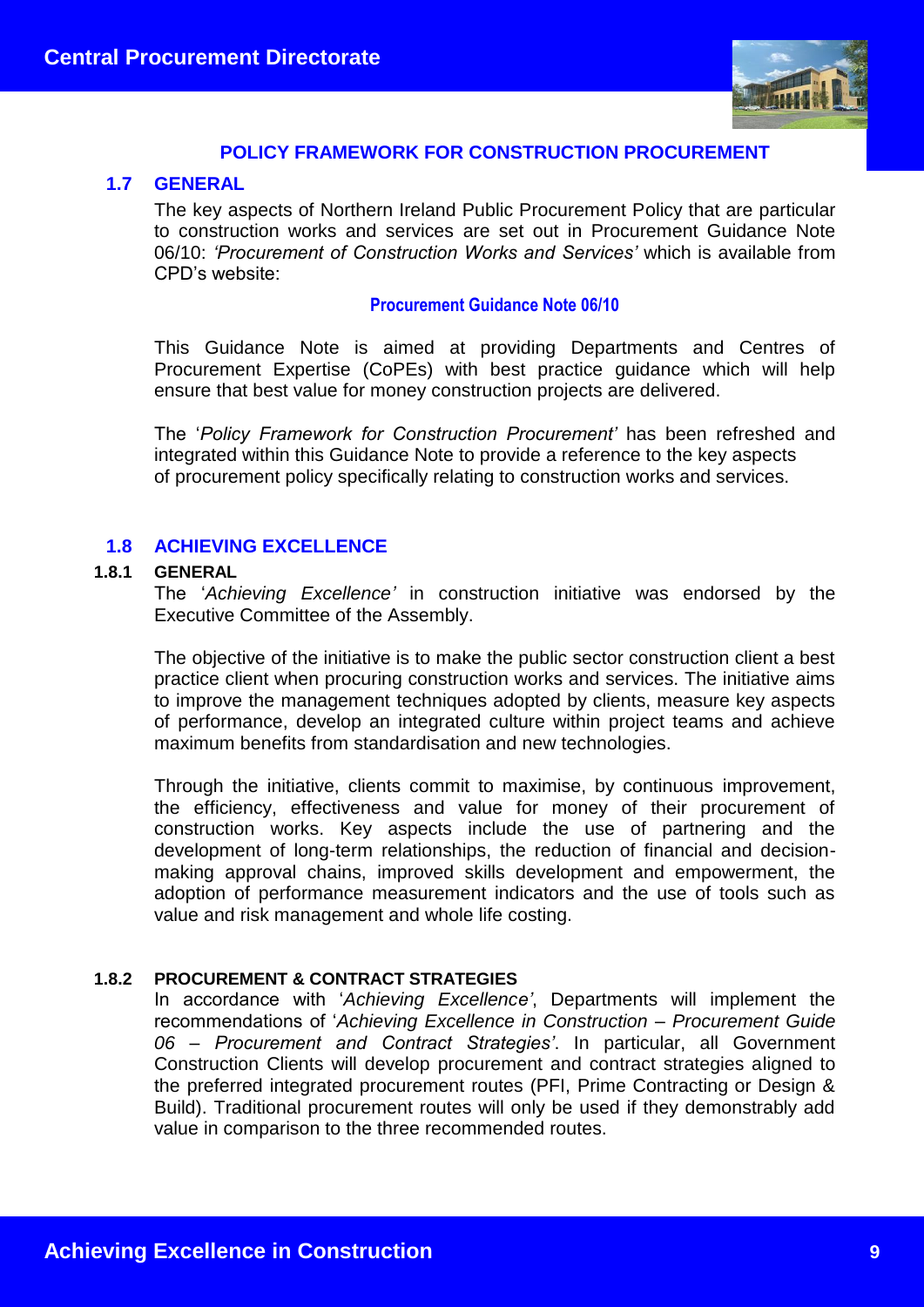

# **VALUE FOR MONEY**

The prime objective of Northern Ireland Public Procurement Policy is to achieve best value for money (VFM). VFM is the most advantageous combination of cost, quality and sustainability to meet customer requirements. Quality may relate to a number of relevant factors including fitness for purpose, functionality, impact on surroundings, whole-life value in relation to long-term adaptability, maintenance and sustainability.

VFM does not mean accepting the lowest bid and innovation should not be stifled.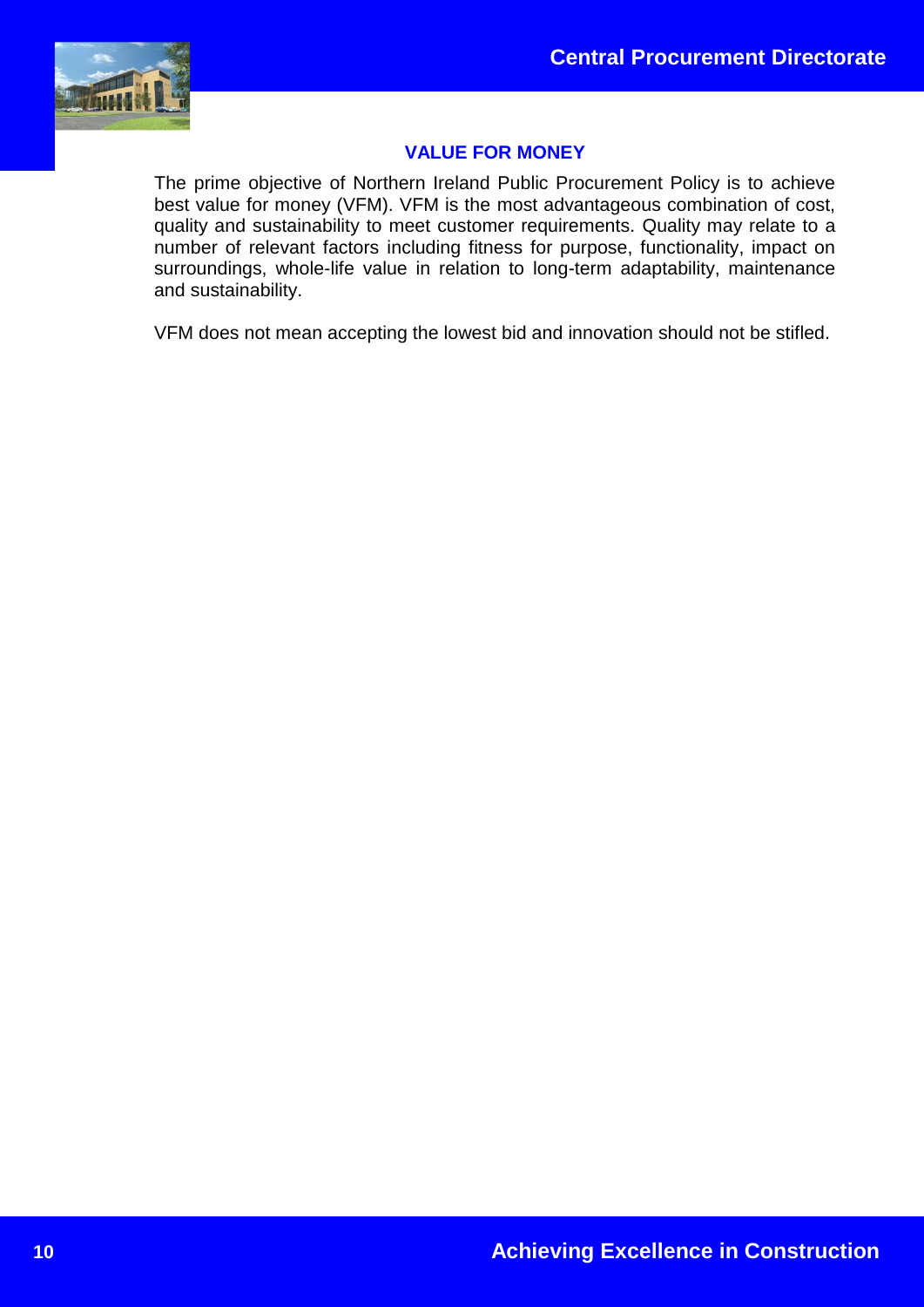

# **LEGALITY**

# **1.9 PUBLIC CONTRACTS REGULATIONS**

The primary function of EU procurement law is to open up public procurement to competition and to ensure the free movement of goods and services within the EU. The EU Public Procurement Directives are implemented in the UK as Regulations and reflect government's policy that public sector purchasing decisions should be based on value for money achieved through competition.

The Regulations implementing the Directives place a responsibility on Contracting Authorities to advertise certain types of contract, above pre-determined values, in the Official Journal European Union and thereafter deal with the tendering and award of such contracts using a pre-determined set of procedures and practices.

The Public Contract Regulations can be downloaded from the following website:

**[Public Contracts Regulations](http://www.legislation.gov.uk/uksi/2015/102/pdfs/uksi_20150102_en.pdf)**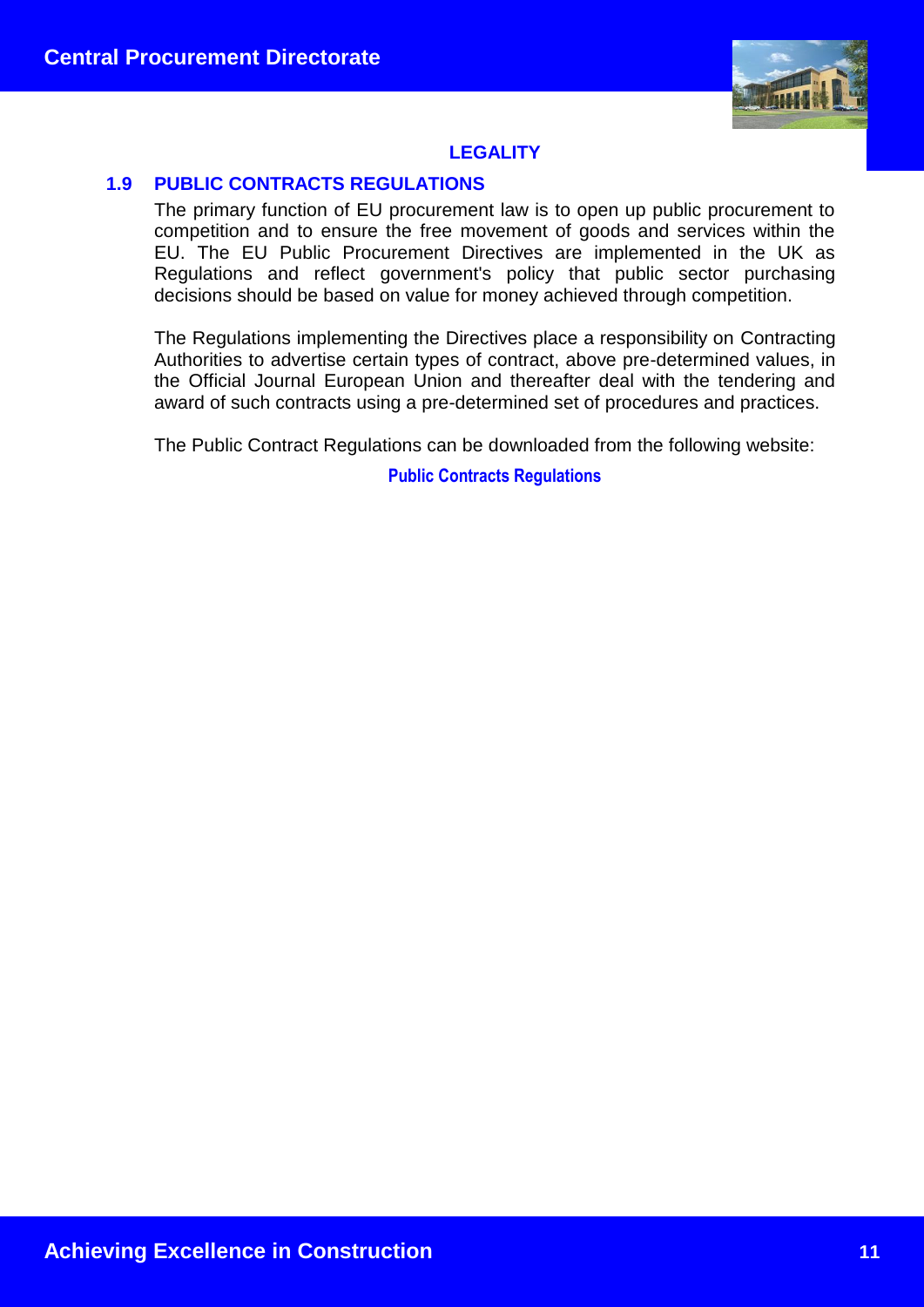

# **DESIGN QUALITY**

Government recognises that good design needs to be supported and encouraged; design is integral to '*Achieving Excellence'* and to the achievement of value for money. It is at the design stage that most can be done to optimise the value of a facility to its end users. Good design takes full account of sustainability.

#### **1.10 PRINCIPLES**

Design quality is a combination of functionality (how useful the facility is in achieving its purpose); impact (how well the facility creates a sense of place); and build quality (performance of the completed facility).

Design quality embraces the key requirements of the stakeholders and business, functionality, whole-life value in relation to maintenance, management and flexibility, health and safety, sustainability and environmental impact.

Quality in design and construction has to be treated as one. Quality means right first time, delivery on time and budget, innovating for the benefit of the client and stripping out waste – whether it is in design, materials or construction on or offsite.

It is important that the pursuit of design quality is not undertaken in isolation. It is essential to integrate design quality in the overall procurement process, bringing together client leadership, integration of the project team and continuous improvement.

Design quality is critical for the success of any construction project. There is a significant role for Construction Division to promote good design. It does not necessarily involve high cost; good design will provide value for money in terms of total cost and cost-in-use.

Good design should:

- make a positive addition to the location, the environment and the community;
- □ add value and reduce whole-life costs:
- create built environments that are safe to construct and safe to use;
- create flexible, durable, sustainable and ecologically sound environments for the community;
- minimise waste of materials, energy and pollution both in construction and use;
- be attractive and healthy for users and the public;
- contribute to construction that is quick, safe and efficient; and
- produce facilities that are easy and cost effective to manage, clean and maintain.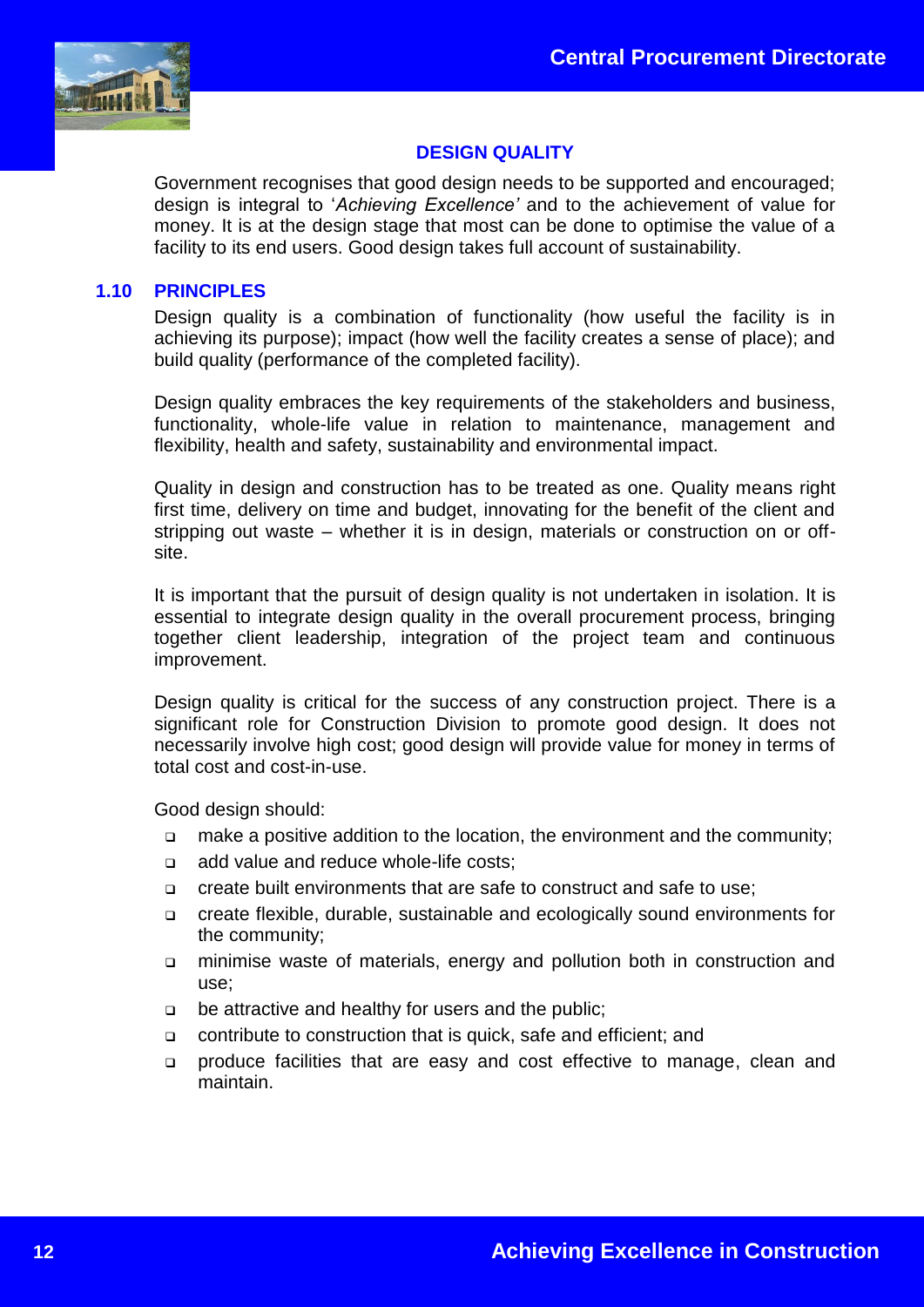

Design ideas will provide better value when they are developed alongside knowledge of construction options and an understanding of how to obtain value from the whole supply chain, including manufacturers. The client and the supply team working together can reduce waste, improve quality, innovate and deliver a project more effectively than if the parties are in a fragmented relationship that may be adversarial.

#### **1.11 POLICY FOR ARCHITECTURE AND THE BUILT ENVIRONMENT**

CPD is committed to achieving the principles of high quality design set out by Government in its strategy for better public buildings and the '*Policy for Architecture and the Built Environment for Northern Ireland*' – see link below for details:

**[Architecture and the Built Environment](https://www.communities-ni.gov.uk/articles/architecture-and-built-environment)**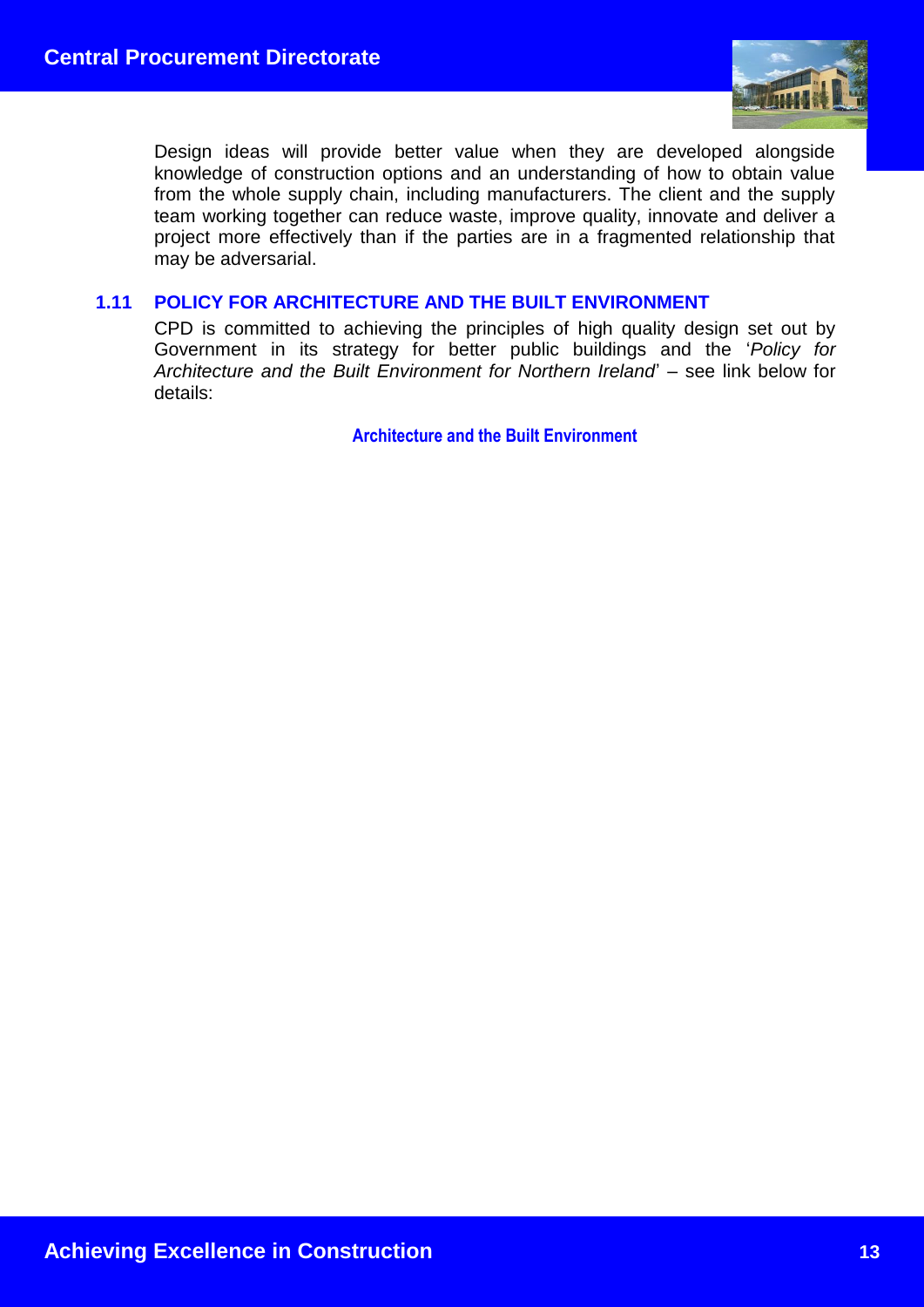

# **PROCUREMENT AND CONTRACT STRATEGIES**

#### **1.12 INTRODUCTION**

Procurement decisions affecting construction projects should always be made on the basis of value for money over the life of the facility and not on the initial capital cost alone.

#### **1.13 DEFINITIONS**

#### **1.13.1 PROCUREMENT STRATEGY**

The procurement strategy identifies the best way of achieving the objectives of the project and value for money, taking account of the risks and constraints, leading to decisions about the funding mechanism and asset ownership for the project. The aim of a procurement strategy is to achieve the optimal balance of risk, control and funding for a particular project.

#### **1.13.2 PROCUREMENT ROUTE**

The procurement route delivers the procurement strategy. It includes the contract strategy that will best meet the client's needs. An integrated procurement route ensures that design, construction, operation and maintenance are considered as a whole; it also ensures that the delivery team work together as an Integrated Project Team.

#### **1.13.3 CONTRACT STRATEGY**

The contract strategy determines the level of integration of design, construction and ongoing maintenance for a given project, and should support the main project objectives in terms of risk allocation, delivery, incentives and so on. There are a number of different contract strategies; the recommended strategies to meet Achieving Excellence principles of integration are outlined below.

# **1.14 RECOMMENDED PROCUREMENT ROUTE FOR MAINTENANCE AND MINOR WORKS CONTRACTS UNDER £400K**

Construction Division will normally use Framework Agreements to deliver minor works up to £400K unless it can be clearly demonstrated that a stand alone competition using the simplified procurement procedures will provide better value for money.

Construction Division has two main sets of framework agreements for the delivery of construction works.

#### **1.14.1 PAN GOVERNMENT PROPERTY MANAGEMENT FRAMEWORK AGREEMENTS**

The Property Management framework agreements are based on the NEC3 form of contract and provide for:-

- Planned preventative Maintenance
- Reactive Maintenance
- **Minor Works**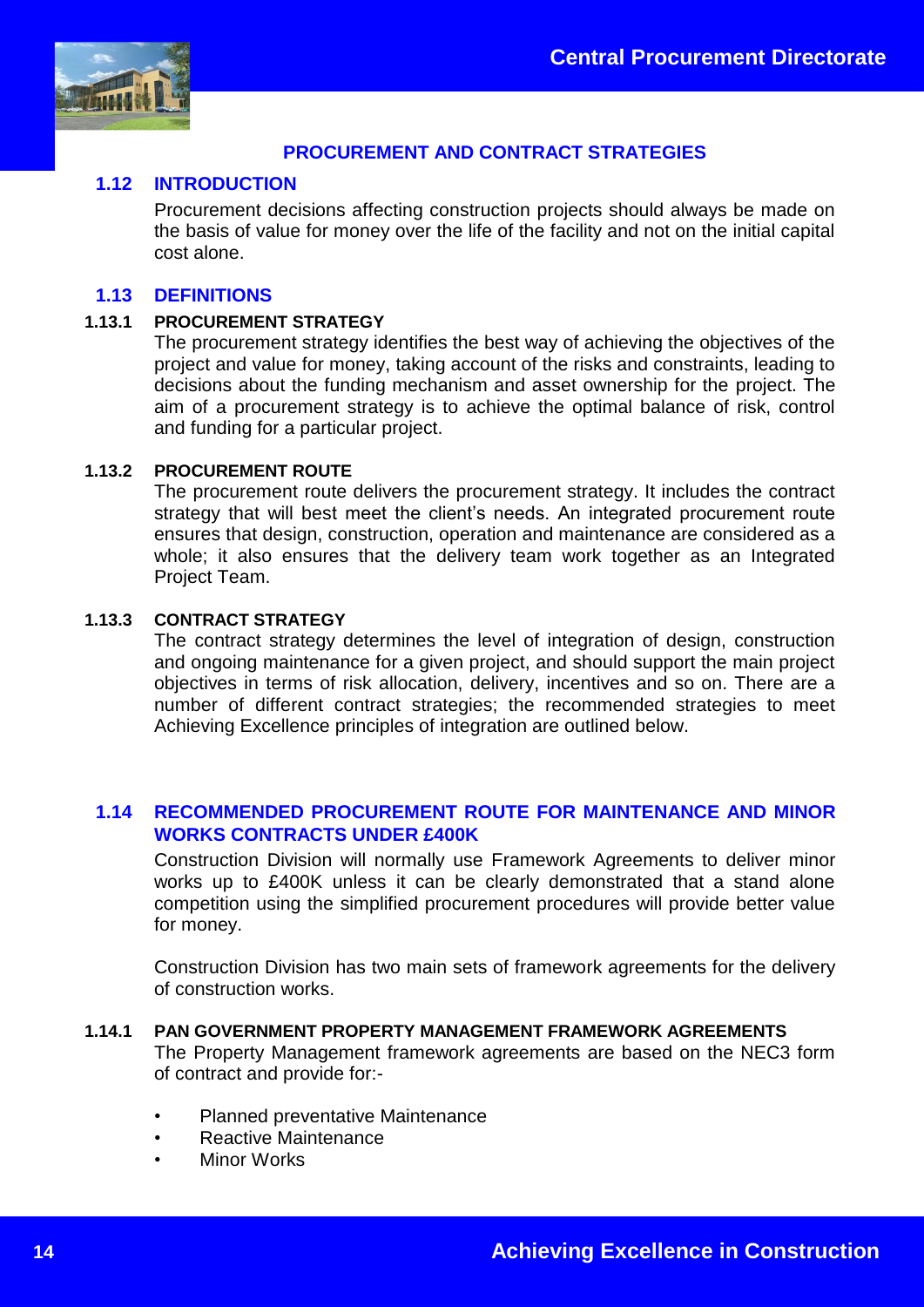

The framework covers approximately 2000 properties across a range of public bodies in Northern Ireland. Two frameworks cover the Northern and Southern Areas.

#### **1.14.2 PAN GOVERNMENT CIVIL ENGINEERING FRAMEWORK AGREEMENTS**

The Pan Government Civil engineering Framework Agreements are based on the NEC3 form of contract and provide for minor civil engineering works, including:-

- construction of roads, footways and car parks
- fencing and gates
- drainage
- concrete works
- site clearance and demolition
- marine work

Two frameworks cover the Northern and Southern Areas.

# **1.15 RECOMMENDED PROCUREMENT ROUTES FOR WORKS CONTRACTS OVER £400K**

Procurement policy states that projects should be procured by one of the three recommended procurement routes (PFI, Prime Contracting or Design & Build). Traditional contract strategies, where the design and construction are provided separately, will only be used where it can be clearly demonstrated that this approach will provide better value for money than the preferred integrated procurement routes.

#### **1.15.1 PFI**

Under PFI the public sector contracts to purchase quality services from the private sector, on long-term basis, including maintaining or constructing the necessary infrastructure so as to take advantage of private sector management skills, the incentive being by having private finance at risk.

PFI is only recommended for projects whose capital cost is likely to exceed £20m, and where the prime objective is the provision of services and not for the exclusive provision of capital assets such as buildings.

#### **1.15.2 DESIGN & BUILD**

Using a single contractor to act as the sole point of responsibility to a public sector client for the design, management and delivery of a construction project on time, within budget (taking account of whole-life costs) and in accordance with a predefined output specification, using reasonable skill and care.

In a Design & Build contract, the Integrated Supply Team (IST) is responsible for both the design and construction of the facility. The supply team is likely to deliver the greatest performance benefits to the client through innovation, standardisation and integrated supply chains, where appropriate output specifications are used. These specifications focus on what the completed facility enables the client to do.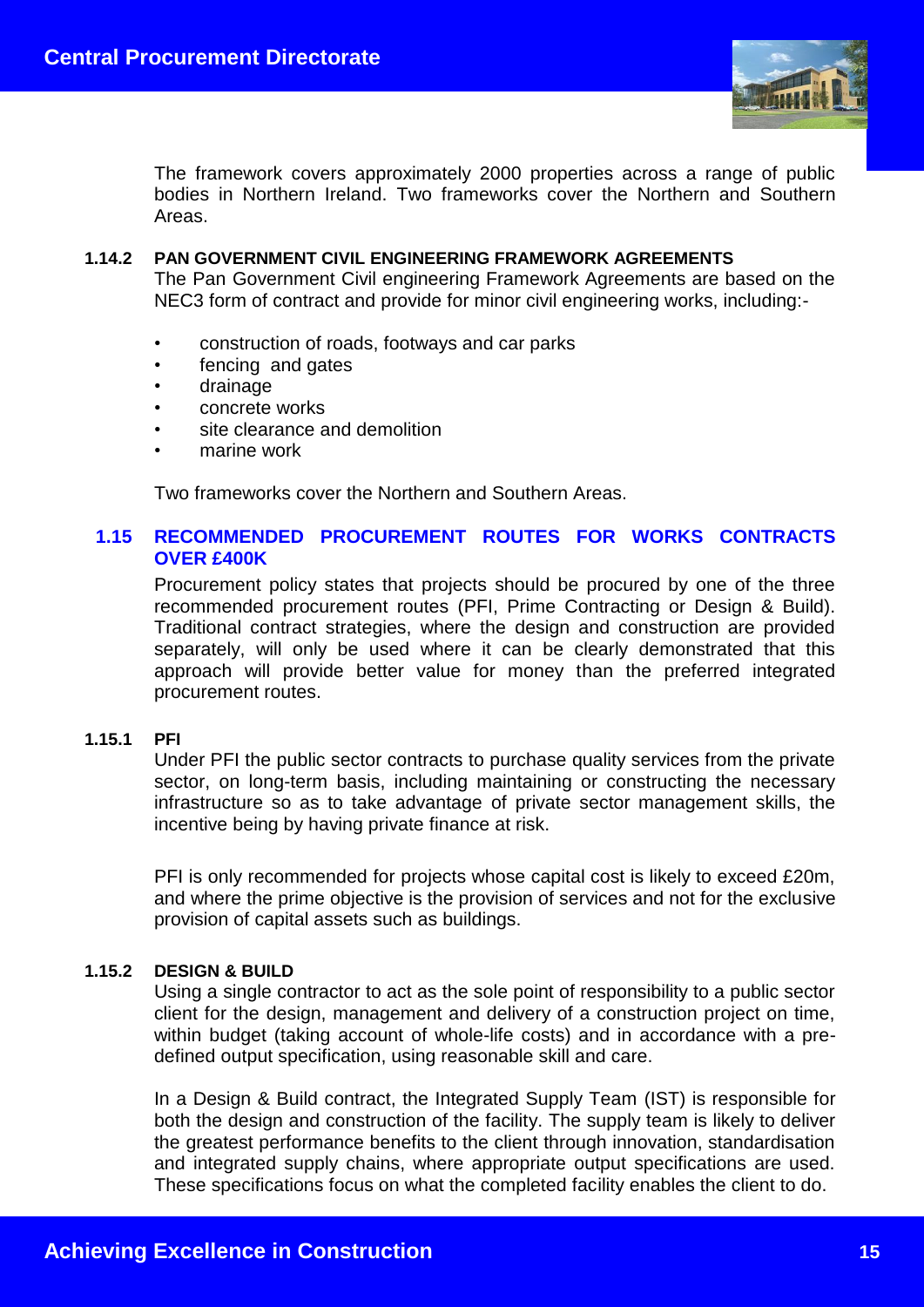

There may be some circumstances where the Design & Build procurement option may be extended to cover maintenance and possibly operation of the facility for a period of time. Including the maintenance and operation requirements within the contract gives the supplier increased incentive to adopt innovative solutions that provide greater value for money when considering whole-life costs.

#### **1.15.3 PRIME CONTRACTING**

Using a single contractor to act as the sole point of responsibility to a public sector client for the management and delivery of a construction project on time, within budget (defined over the lifetime of the project) and fit for the purpose for which it was intended, including demonstrating during the initial period of operation that operating cost and performance parameters can be met in accordance with a preagreed cost model.

Prime contracting is an extension of the design & build concept. It requires there to be a single point of responsibility (the Prime Contractor) between the client and the supply team. The Prime Contractor needs to be an organisation with the ability to bring together all of the parties (the supply team) necessary to meet the client's requirements effectively.

# **1.16 RECOMMENDED PROCUREMENT ROUTES FOR SERVICES CONTRACTS**

#### **1.16.1 FRAMEWORK AGREEMENT**

To support its in-house resources, Construction Division utilises an Integrated Consultant Team (ICT) Framework Agreement.

The ICT Framework Agreement provides:

- **Project Management;**
- Cost Management; and
- full multidisciplinary design team services.

The Framework Agreement currently includes 7 ICTs of architects, engineers, project managers, cost managers and their supply chains. ICTs will typically be appointed to take forward projects from the client's initial statement of requirements through to an exemplar design developed to at least RIBA Stage 3. The ICT will then continue to represent the client during the remainder of the project - the detailed design and construction being taken forward by the IST.

Whilst each ICT is required to have the capability to undertake detailed design it is envisaged that this will normally be undertaken by the IST.

ICTs appointed from the Framework will not be novated to the IST for a number of reasons including:-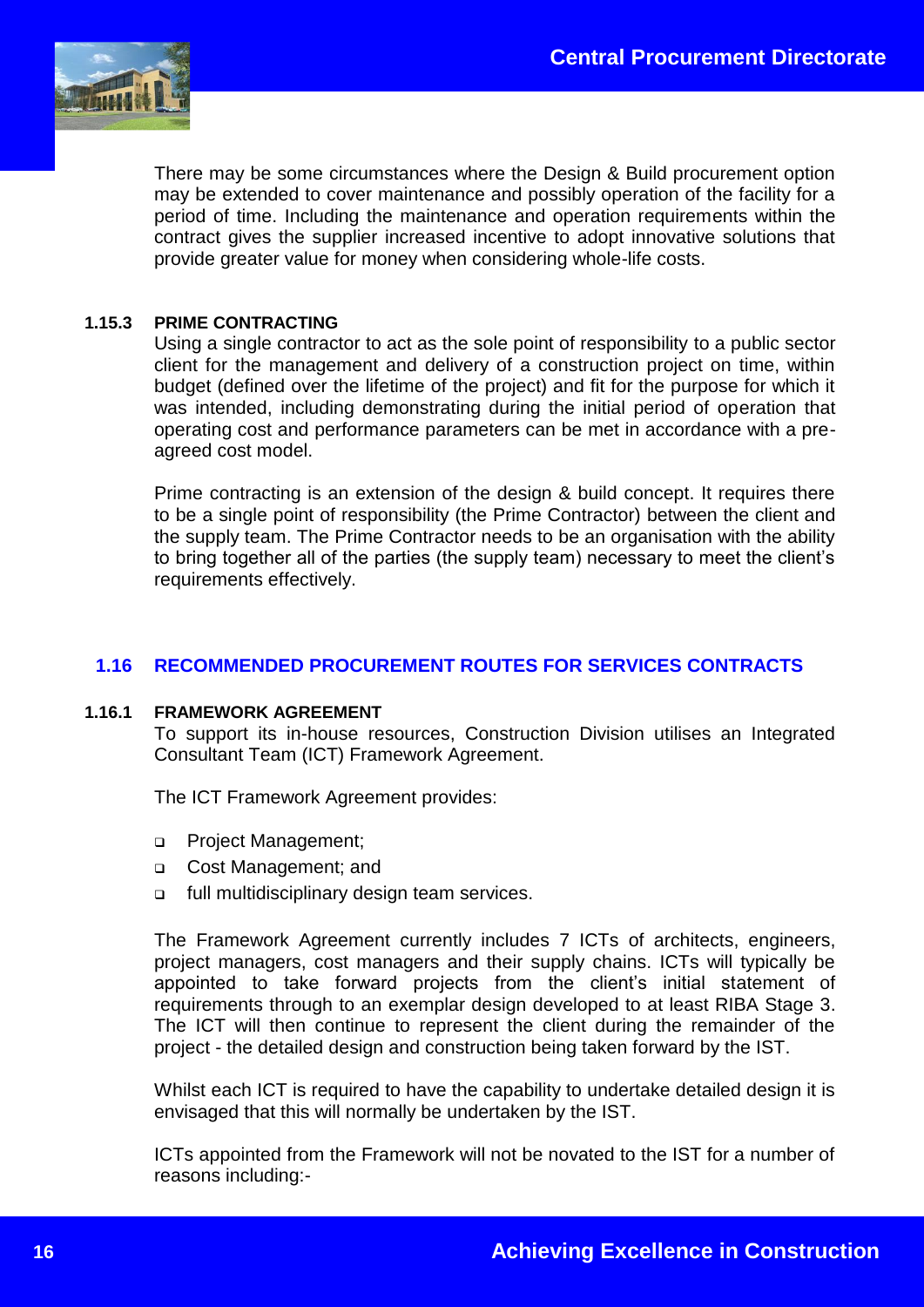

- the ICT is required to continue to represent the client whilst the IST finalises the detailed design and the ICT will also monitor construction works and settle the final account with the IST; and
- the IST will already have supply chain partners in place and the novation of the ICT would force the IST to accept and work with a new nominated partner which is inconsistent with the procurement strategy which is based on the use of longer term established fully integrated supply teams.

When the IST has been appointed to carry out the detailed design and construction of the project, the ICT will normally continue as the Project Manager, Cost Manager and Professional Advisor. The ICT will play an important role in supporting the partnering approach and will use acquired knowledge to work with the contractor and the new designer whilst they become familiar with the project.

The ICT may also be used to provide other related services. This may include the provision of single, multidiscipline and or specialist advice and input across a wide range of construction related projects including the preparation of economic appraisals, feasibility studies and business plans.

ICT's are appointed to the ICT Framework Agreement based on a quality/ price competition and work packages are allocated to the ICTs following a secondary competition between the ICTs appointed to the Framework Agreement.

Construction Division appoints ICTs that have all of the right skills and who are considered most capable of working in partnership with the clients and the ISTs to identify optimal solutions and to deliver them as efficiently and safely as possible.

#### **1.16.2 STANDALONE COMPETITIONS**

Whilst the ICT Framework Agreement will normally be used, ICTs for large or specialist projects may be procured outside the Framework Agreement. Procurement outside the Framework Agreement may also be used to compare VFM and performance with services delivered through the Framework Agreement and to maintain competitive tension within the Framework Agreement.

#### **1.16.3 DESIGN COMPETITIONS**

A design competition is a selection process where the focus is on choosing design ideas or an outline design for a project.

A design competition to select a fully multidiscipline ICT to develop an outline design may be appropriate where the client has a well-developed brief for the project and, for example, where:

- there is a unique problem that will benefit from a wide range of design approaches being explored;
- considerable public interest calls for a public process;
- when the client wants to encourage new talent or improve local design standards.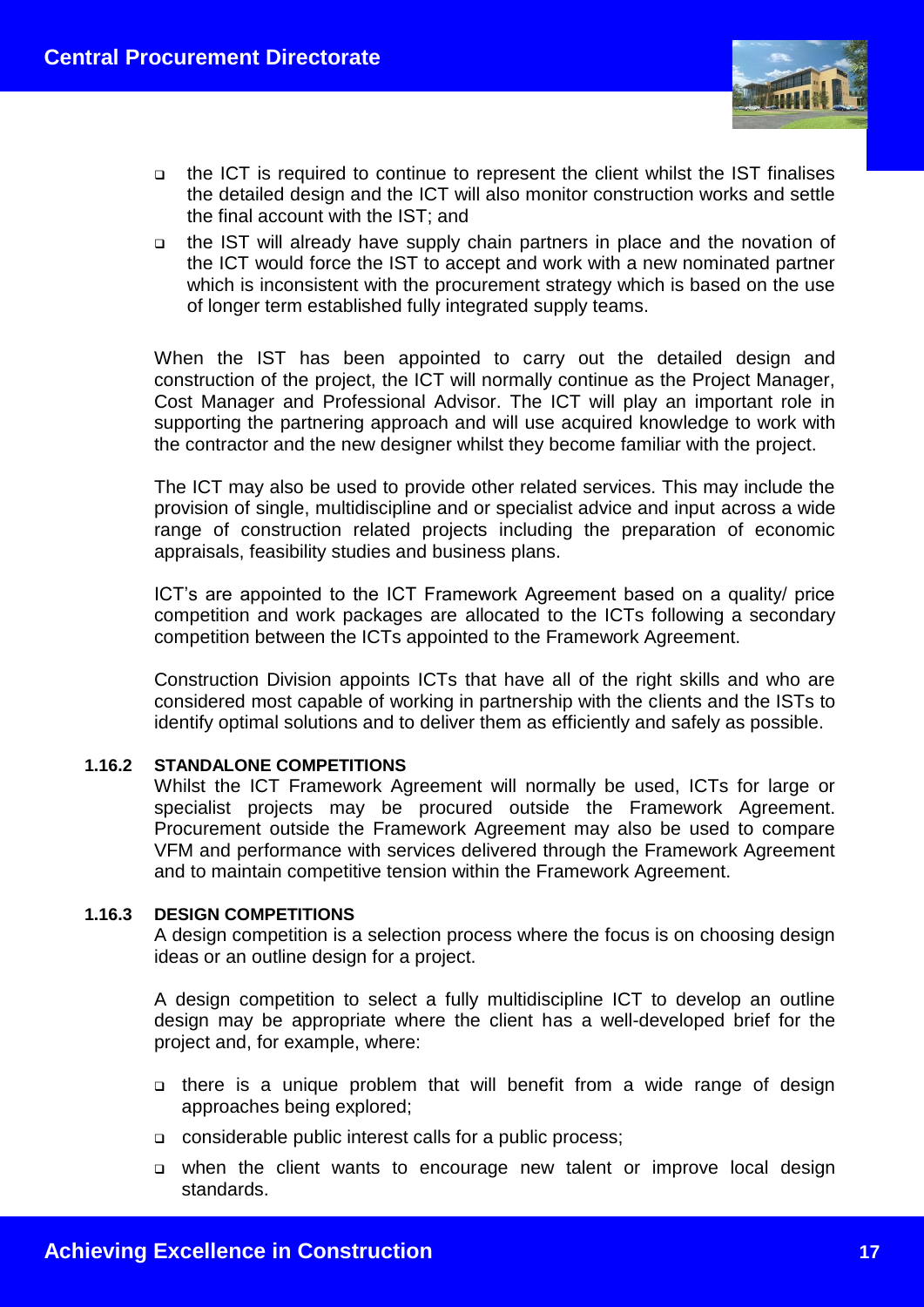

A design competition will not be considered in isolation from the overall procurement strategy for a project. The decision to appoint the design team by separate competition will include consideration of the following issues:-

- how the procurement route for the complete project will align with 'Achieving Excellence';
- $\Box$  the scope of work to be undertaken by the winning design team;
- the extent to which the winning design team will develop the design prior to the appointment of the IST; and
- the role of the winning design team after appointment of IST.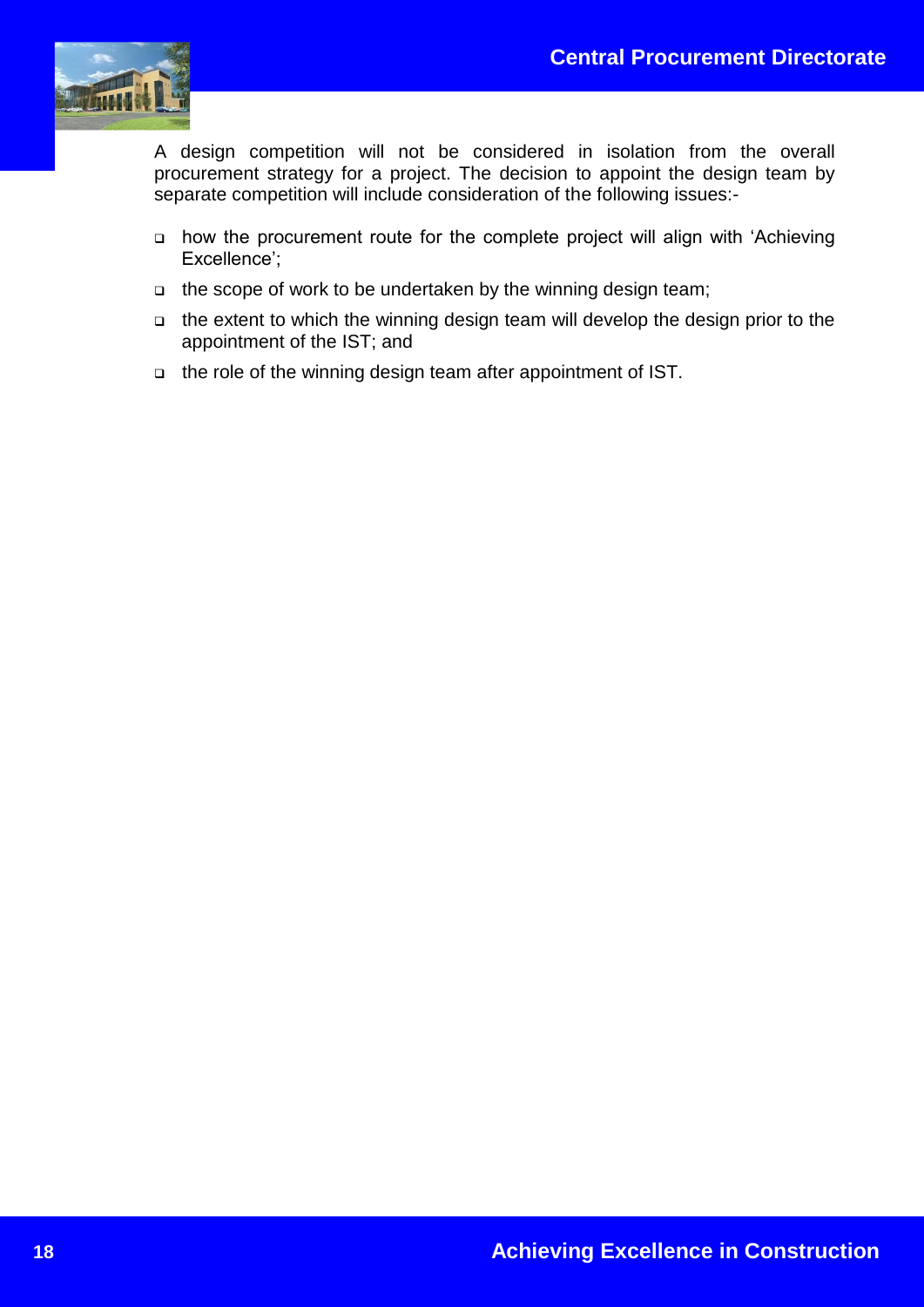

# **CONTRACT STRATEGY OVERVIEW**

#### **1.17 DESIGN DEVELOPMENT**

Where projects are funded directly by Departments, or their arms length bodies, Construction Division will normally develop an exemplar design to at least RIBA Stage 3 before appointing a design and built team to undertake the detailed design and construction.

The decision as to the extent of preliminary design to be completed by Construction Division prior to the appointment of an Integrated Supply Team (IST) will be determined by the nature and complexity of the each project. For routine projects the IST may be appointed at RIBA stage 3. For complex projects or due to other external factors the design may be developed by the Construction Division to RIBA Stage 4.

As part of the design development process Construction Division's Architects, Engineers, Quantity Surveyors and Project Managers will provide the following services.

#### **Appraisal and development of design brief**

- Identify Project Objectives, the preliminary budget to inform the clent's business case, sustainability objecticves and other parameters or constraints.
- Develop the Initial Project Brief.
- Prepare feasibility studies and an assessment of options to enable the client to decide how to proceed.
- Determine client's risk profile and agree the project programme and preliminary procurement strategy.
- Assemble project team, agree scope of service and design responsibilities for each participant.

#### **Concept design**

- Prepare concept design including outline proposals for structural design, services systems, site landscape, outline specifications and preliminary cost plan along with environmental, energy, ecology, access or other project strategies.
- Agree developments to initial project brief and issue final project brief.
- Review Procurement Strategy, finalise design responsibility including extent of performance specified design
- Prepare construction strategy including review of off-site fabrication, site logistics and H&S aspects.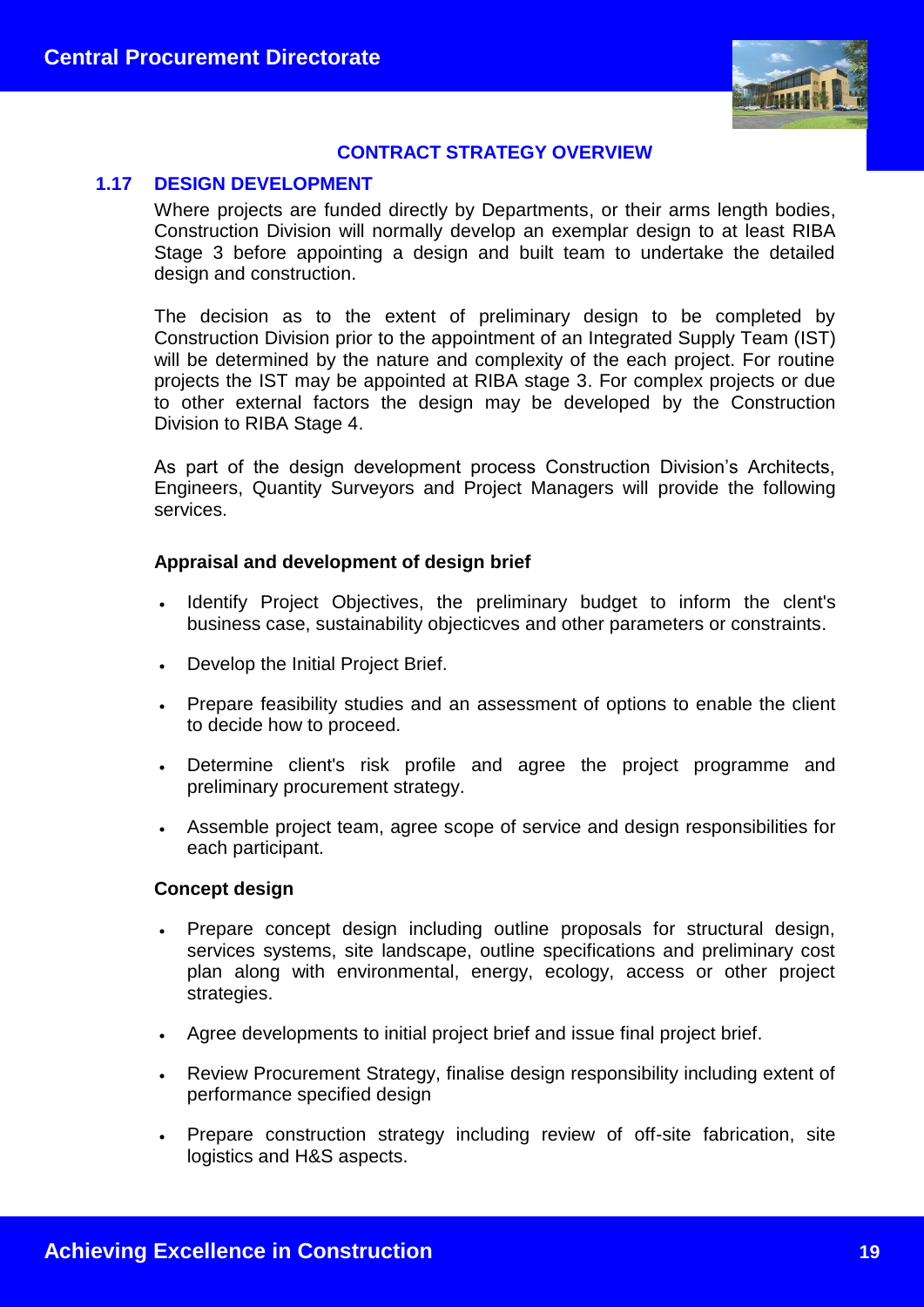

# **Design Development**

- Prepare developed design including co-ordinated and updated proposals for structural design, services systems, site landscape, outline specifications, cost plan and project strategies in sufficient detail to allow development and integration by Integrated Supply Team.
- Prepare and submit planning application
- Review construction strategy including H&S aspects.

To support its in-house resources, Construction Division will utilise the Integrated Consultant Team (ICT) Framework Agreement.

#### **1.17.1 GRANT FUNDED PROJECTS**

Construction Division also provides Government Departments, Agencies and their arms length bodies, which grant fund projects, with advice in relation to the grant recipient's procurement process. Construction Division does not provide grant recipients with services directly and therefore an ICT will be appointed by the grant recipient to take the project forward.

# **1.18 DETAILED DESIGN AND CONSTRUCTION**

Construction Division will normally use Design and Build contracts for the delivery of the ISNI. These contracts will be based on the appointment of Integrated Supply Teams (ISTs) of contractors, designers, specialist sub-contractors and suppliers and their supply chains who will be involved in the planning, design, development, construction and, on some occasions, the maintenance of projects.

Design and Build contracts make provision for ISTs to be involved in the early planning and development of projects which facilitates greater innovation and consideration of buildability. The firms will also have a greater understanding of the risks, and more time to develop health and safety plans and to mobilise for the construction of the project.

Construction Division will seek to identify ISTs that have all of the right skills and who are considered most capable of working in partnership, to identify the optimal solution and to deliver it as efficiently and safely as possible.

To be part of an IST, potential ISTs will need to demonstrate good supply chain management practices. In particular, the relationship between the contractor and designers will be very important.

Pricing will either be based on a lump sum or a target cost. Target costs will be incentivised in a way that encourages continual improvement throughout the development of the project. Risk schedules will be developed with ISTs to identify a fair allocation of risks to the parties best able to manage them.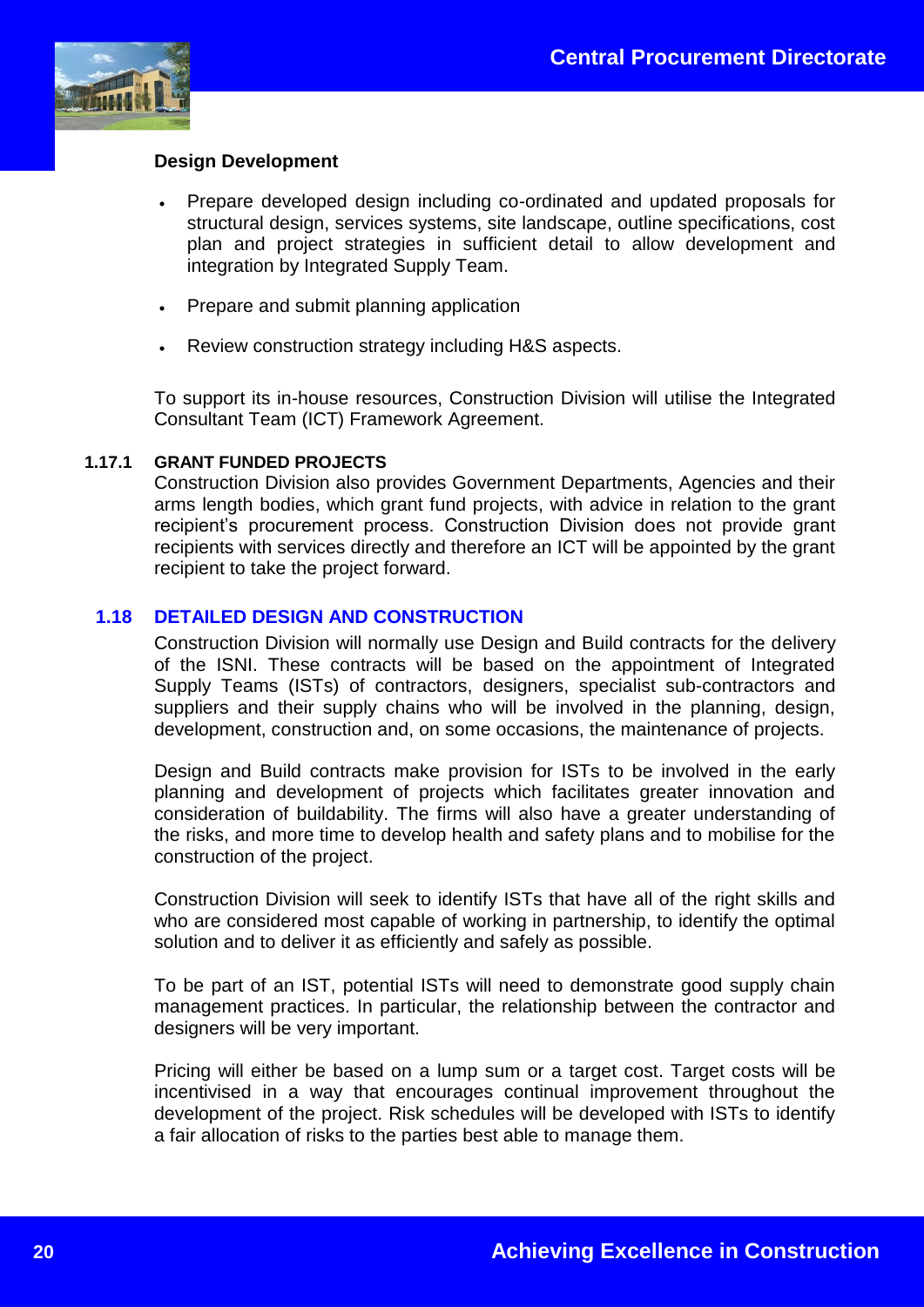

ISTs will be required to support Construction Division in the development of performance indicators and in the identification of best practice. Regular performance assessments will be undertaken to ensure that ISTs are achieving required standards and delivering continual improvement.

A firm may not be invited to bid for any further projects where it failed to deliver satisfactory performance.

#### **1.19 MARKET SECTOR**

Construction Division clients typically procure a range of facilities including, but not limited to:- office accommodation, college/teaching facilities, workshops, laboratories, factories, storage facilities, amenity facilities, business/industrial units, site/park/estate roadways, criminal justice facilities, harbour or other marine developments, landscaping and regeneration schemes

#### **1.20 FORM OF CONTRACT**

Construction Division will use the NEC3 suite of standard forms of contract for public sector construction procurement in NI.

NEC3 is a modern family of standard contracts that embraces the concept of partnership and encourages employers, designers, contractors and project managers to work together through both a powerful management tool and a legal framework to facilitate all aspects of the creation of construction projects.

#### **1.21 CONTRACTUAL DISPUTES**

Contractual disputes are time consuming, expensive and damage client/supplier relationships. They can add substantially to the cost of the project as well as negating some, or all, of its benefits particularly in terms of value for money. One of the key features of the NEC3 form of contract is the early identification and avoidance/resolution of problems whether associated with time, cost or quality. A contract early warning procedure places obligations on all parties to work together to avoid disputes. The contract includes adjudication provisions, which comply with the industry standard and statutory obligations and rights.

In the event that disputes do arise, it is important that they are dealt with in an appropriate and expedient manner. The form of dispute resolution will be determined by the circumstances, but Construction Division will be promoting Alternative Dispute Resolution processes.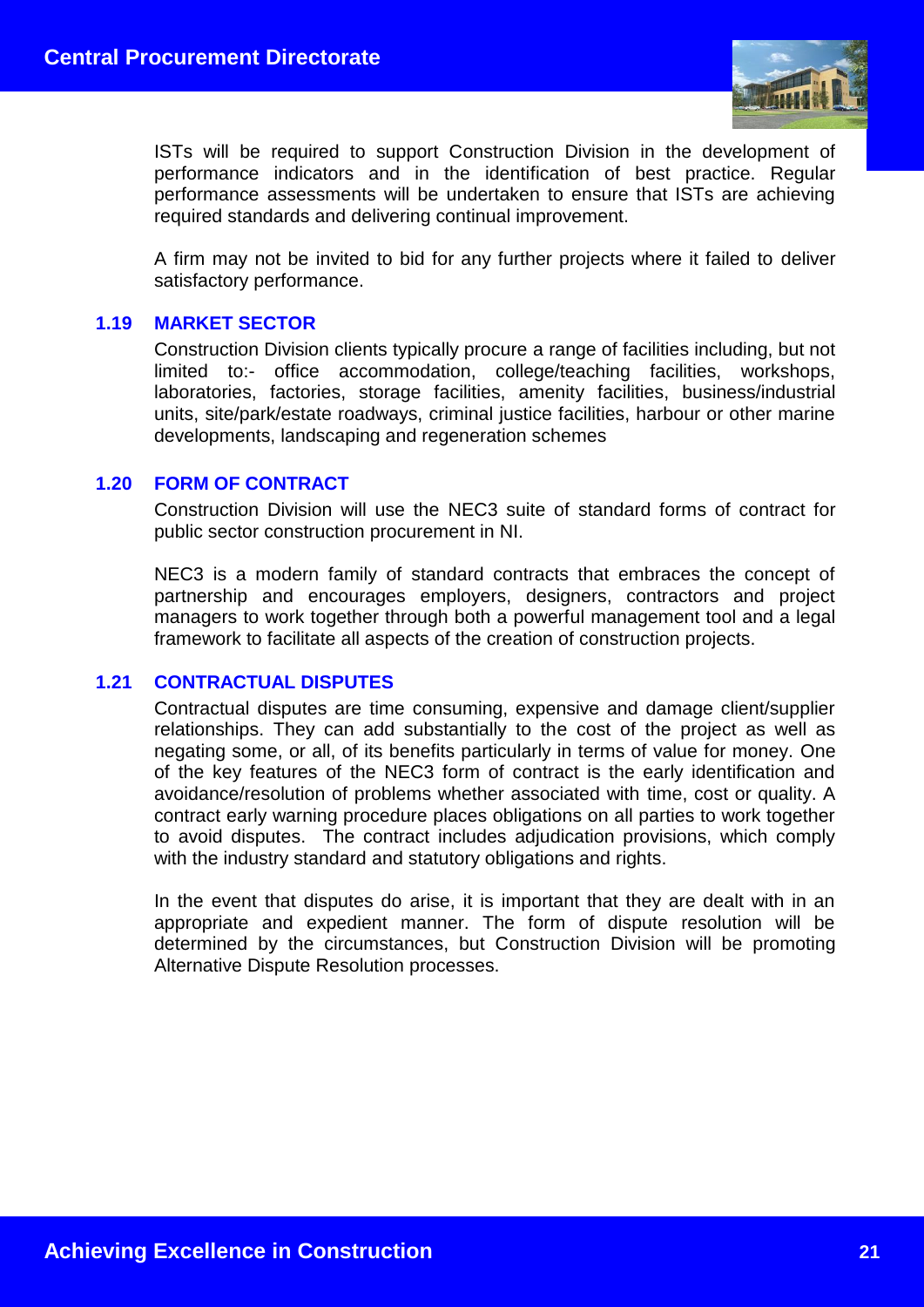

# **SELECTING CONSULTANTS AND CONTRACTORS**

#### **1.22 OBJECTIVES**

It is vital that the best contractors and consultants (hereafter referred to as suppliers) are appointed either as part of a framework agreement or as a single project provider. There needs to be a clear understanding of what aspects of quality add real value to the service delivery and the requirements and procedures need to be consistent and transparent to potential suppliers. The following are key objectives of the selection process:

- That Construction Division identifies and appoints suppliers that can work in partnership to deliver best value services and solutions, and that good performance is incentivised by fair rewards.
- That suppliers are selected on the basis of the optimal combination of quality and price which for any particular service or project will achieve the delivery of best value for money.
- To maintain a supplier base that is competitive and sustainable, and which is motivated to seek work from Construction Division's clients and to achieve continual improvement.

#### **1.23 PROCURMENT PROCESS**

Suppliers will be selected following notification of the competition in the Official Journal of the European Union (OJEU) (if above threshold) and on the portal [eTendersNI](https://etendersni.gov.uk/epps/home.do)

Normally competitions will follow the 'restricted' procedure. Suppliers will initially qualify by demonstrating that they meet minimum requirements. Construction Division will then undertake a transparent and auditable evaluation of the submissions.

This short-listing process will include a robust financial appraisal of suppliers to determine their economic standing and financial regularity. The minimum economic standing will depend upon the scale of the work and the risk involved. In assessing the minimum financial standings, Construction Division will not unfairly disadvantage SMEs.

A variety of tender evaluation techniques appropriate to the scale and complexity of the contract will be used to make a robust and transparent evaluation of tenders.

The result of each competition will be published on CPD's website and, where applicable, in the OJEU.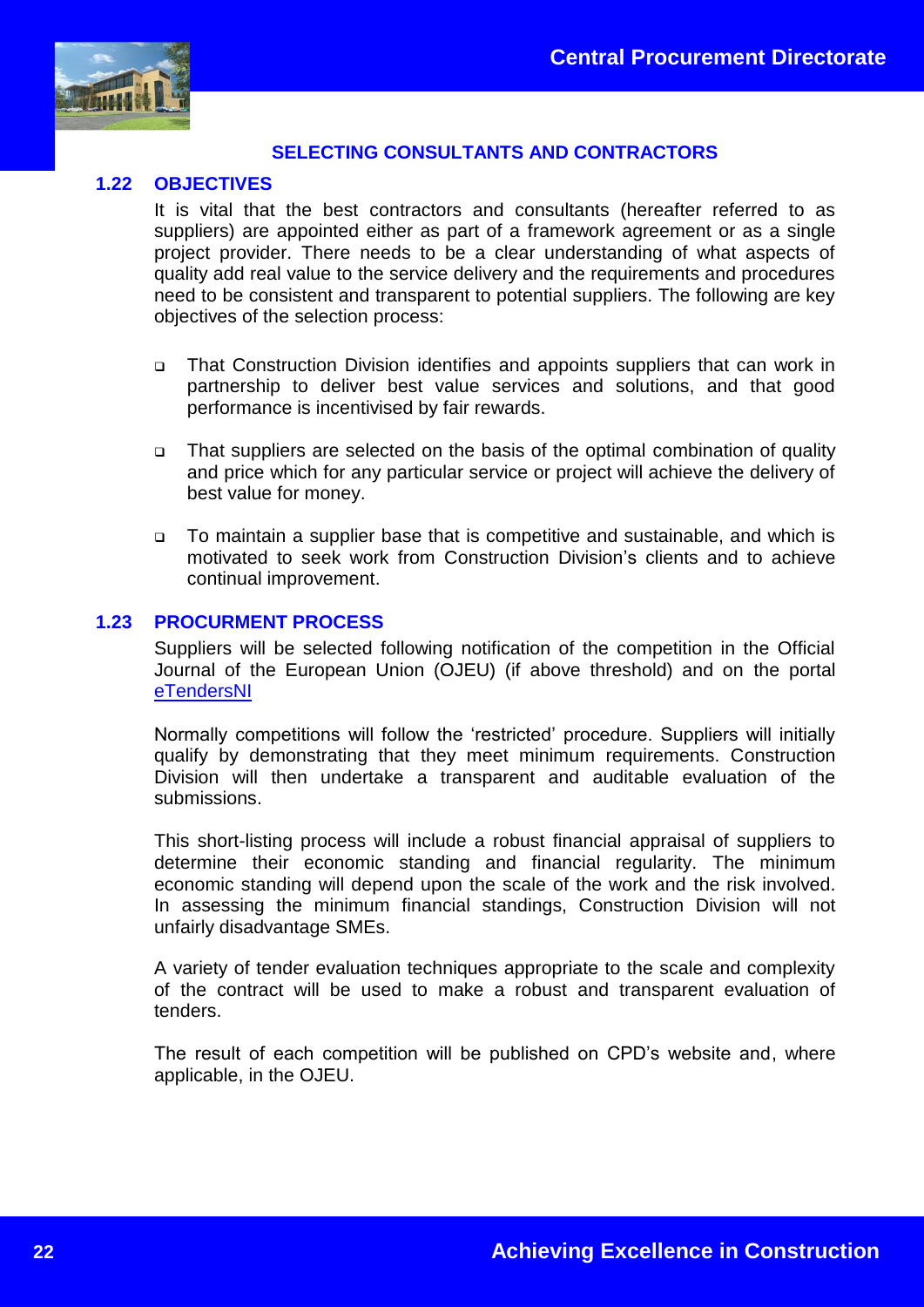

# **1.24 SELECTION CRITERIA**

The quality criteria used for selection purposes will look at suitability and focus on those aspects of quality that contribute most to added value. The criteria and the weightings will vary depending on the nature of the work, but the intention will be to ensure that requirements are transparent and that assessments are consistent. For most Frameworks/ contracts there will be high emphasis placed on:

- Experience
- People policies
- Supply chain management
- Sustainable construction performance
- Partnering culture
- Health and safety
- Integration of wider environmental, social and economic policies
- Price, cost management and control

#### **1.24.1 EXPERIENCE**

Suppliers will be required to demonstrate a proven track record in the delivery of projects of similar scale, nature and complexity to the workload envisaged.

#### **1.24.2 PEOPLE POLICIES**

Construction Division will look for evidence from suppliers that they have a commitment to their staff, such as training programmes, Investors in People accreditation or procedures based on the Respect for People toolkits. This will provide evidence that supplier's staff are being developed in terms of culture, skills and competencies. It is also an important consideration in assessing a supplier's ability to recruit and retain the skilled resources needed to deliver the work.

#### **1.24.3 SUPPLY CHAIN MANAGEMENT**

The integration and incentivisation of the whole of the supply chain will be given high importance in the selection of suppliers as this is a major factor in the delivery of best value. The supply chain needs to be incentivised and rewarded for effective risk management and contributing to added value. This will require that the allocation of risks is applied fairly and consistently throughout the supply chain.

The supply chain management policies and performance of suppliers will be scrutinised to ensure that the benefits of integrated teams are delivered. Construction Division will look for evidence of good practice. The relationship between contractors and their designers will be particularly important. Construction Division will require arrangements that incentivise the development of best value solutions and not solutions that are simply the cheapest to design.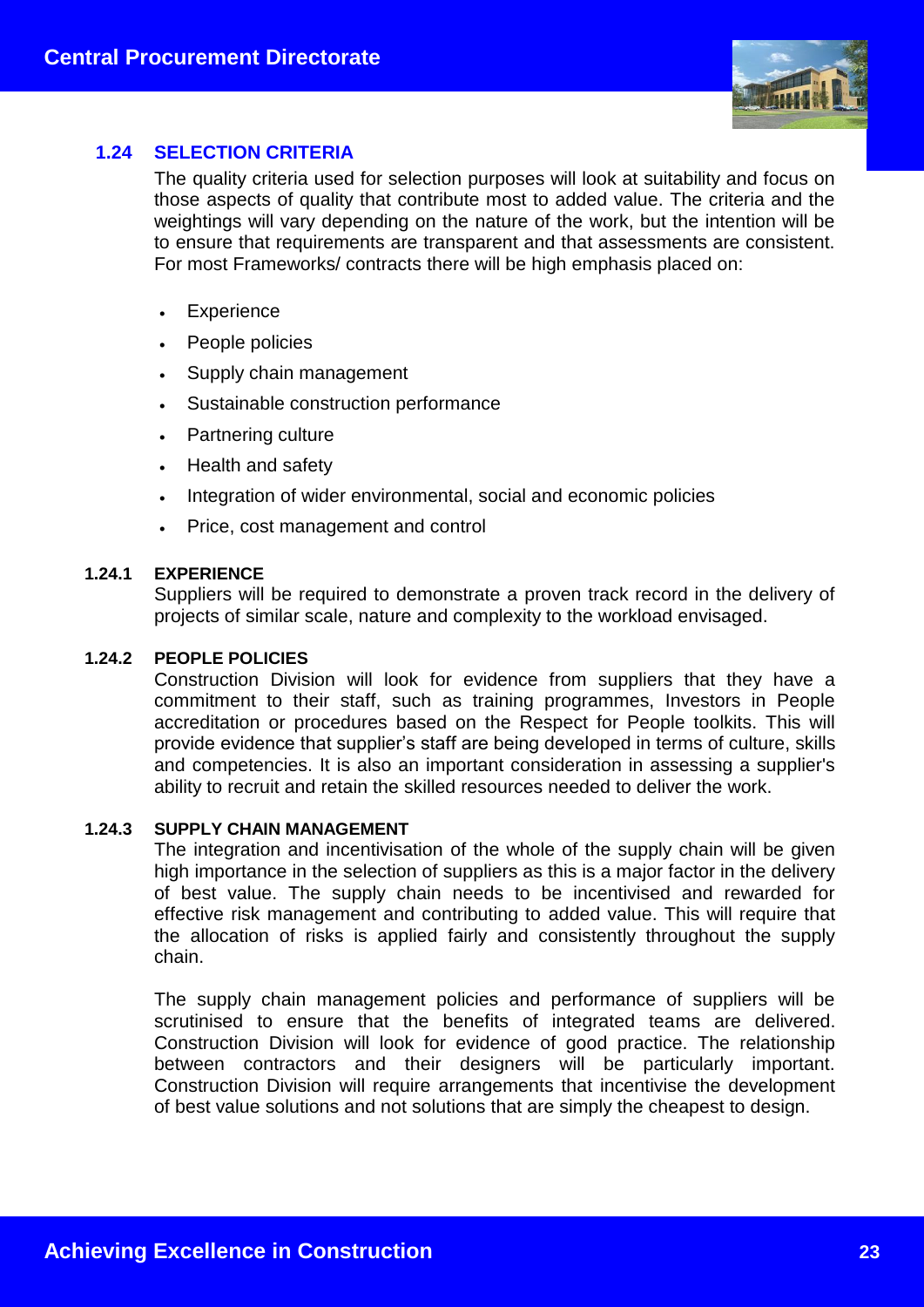

#### **1.24.4 SUSTAINABLE CONSTRUCTION PERFORMANCE**

Sustainability will be integrated into procurement decisions ensuring that contributions to sustainability are taken forward within the framework of best value for money.

#### **1.24.5 PARTNERING CULTURE**

Construction Division will require evidence that firms have developed a partnering culture throughout their organisation and with their supply chain. Suppliers will need to demonstrate a senior level commitment to support project teams in a partnership approach to deliver mutually agreed common objectives.

#### **1.24.6 HEALTH AND SAFETY**

Contractors, consultants (and their supply chains) seeking to tender for public sector works contracts must be able to satisfy the Government Construction Client that they have the resources and competence to manage health and safety.

The aim of the Buildsafe-NI initiative is to eliminate deaths and substantially reduce injuries, through improvements in the application and management of health and safety processes within the industry.

Public sector clients are required by Northern Ireland Public Procurement Policy to carry out a rigorous assessment of potential supplier's health and safety performance during the procurement selection process to establish:-

- That they and their first tier subcontractors have third party health and safety certificates
- □ Their competency and the adequacy of their resources;
- their commitment to a significant reduction in the number of accidents and near-misses;
- their commitment to continuous health and safety improvement year on year;
- compliance with the requirement that operatives possess evidence of appropriate health and safety training; and
- $\Box$  their commitment to training and improving skills.

Clients are also required to audit contractors to check that they are actually complying with their stated approach to health and safety. Construction Division will discharge its obligations in this respect by monitoring supplier performance against their health and safety management systems and site inspection programmes.

Further information on clients' health and safety obligations can be obtained from the Office of Government Commerce document 'Achieving Excellence in Construction - Procurement Guide 10 - Health and Safety', which can be downloaded from the following website:

**[Procurement Guide 10-](http://webarchive.nationalarchives.gov.uk/20110601212617/http:/www.ogc.gov.uk/ppm_documents_construction.asp) Health and Safety**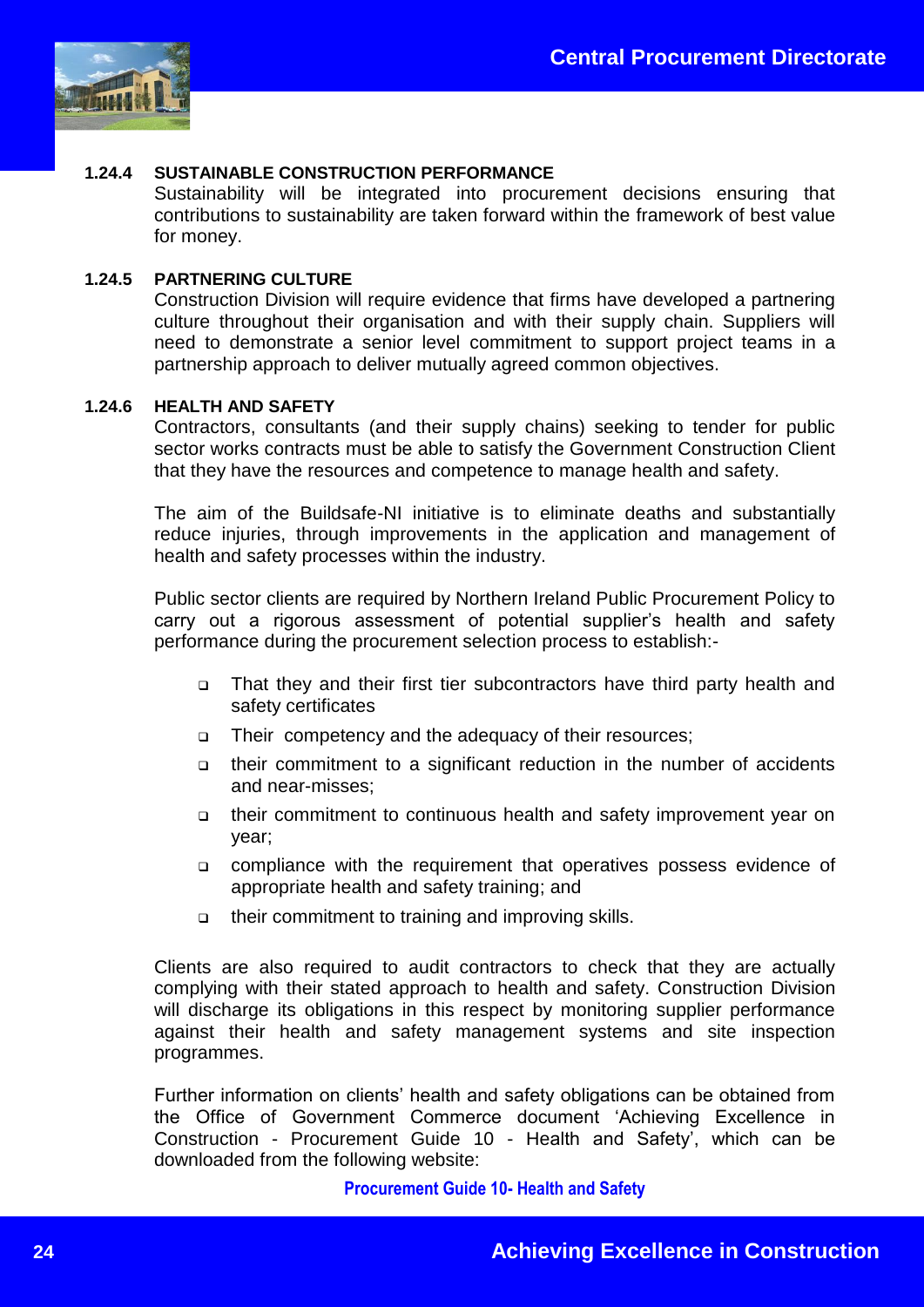

All contracts will include a section on health and safety as part of the evaluation process. The rigorous assessment of potential suppliers shall recognise the importance of documented health and safety management systems as part of the pre-award assessment and post-award audit process.

Construction Division is fully committed to bringing about a substantial reduction in the number of accidents on construction sites and to provide better working conditions for the workforce. Improved health and safety performance will be promoted by including the following requirements in Construction Division's procurement procedures:

- Closer scrutiny of supplier's corporate commitment to continual improvement in health and safety and of their record of performance;
- Regular monitoring and reporting of performance on a wider scope, including near misses;
- □ Targets for continual improvement;
- Earlier involvement of the contractor and the supply chain in the planning and design of work;
- Greater scrutiny of designers' performance in producing designs which are safe to build, maintain and operate;
- Longer familiarisation and mobilisation periods for the contractor and the supply chain;
- Demanding targets for the training of operatives and the policing of the registration scheme:
- □ Requirement on suppliers to produce action plans following accidents;
- More comprehensive post-project reviews; and

Health and safety policies and performance will be a key factor in the selection of suppliers. Suppliers will need to demonstrate a strong corporate commitment, which is supported by a robust health and safety structure and a good safety record.

#### **1.24.7 INTEGRATION OF WIDER ENVIRONMENTAL, SOCIAL AND ECONOMIC POLICIES**

The Sustainable Development Strategy for NI recognises, as a priority, the need for regeneration and the need to build sustainable communities. The objectives of the Strategy are centred around economic wellbeing; attractive, healthy, high quality environments; and greater community engagement and civic leadership.

A sustainable economy will help drive the social progress which reduces deprivation and inequalities and improves the quality of life for everyone, whilst protecting the environment and its resources. Construction Division recognises that the Sustainable Development Strategy for NI represents an excellent opportunity for construction procurement to play its part in delivering sustainable infrastructure.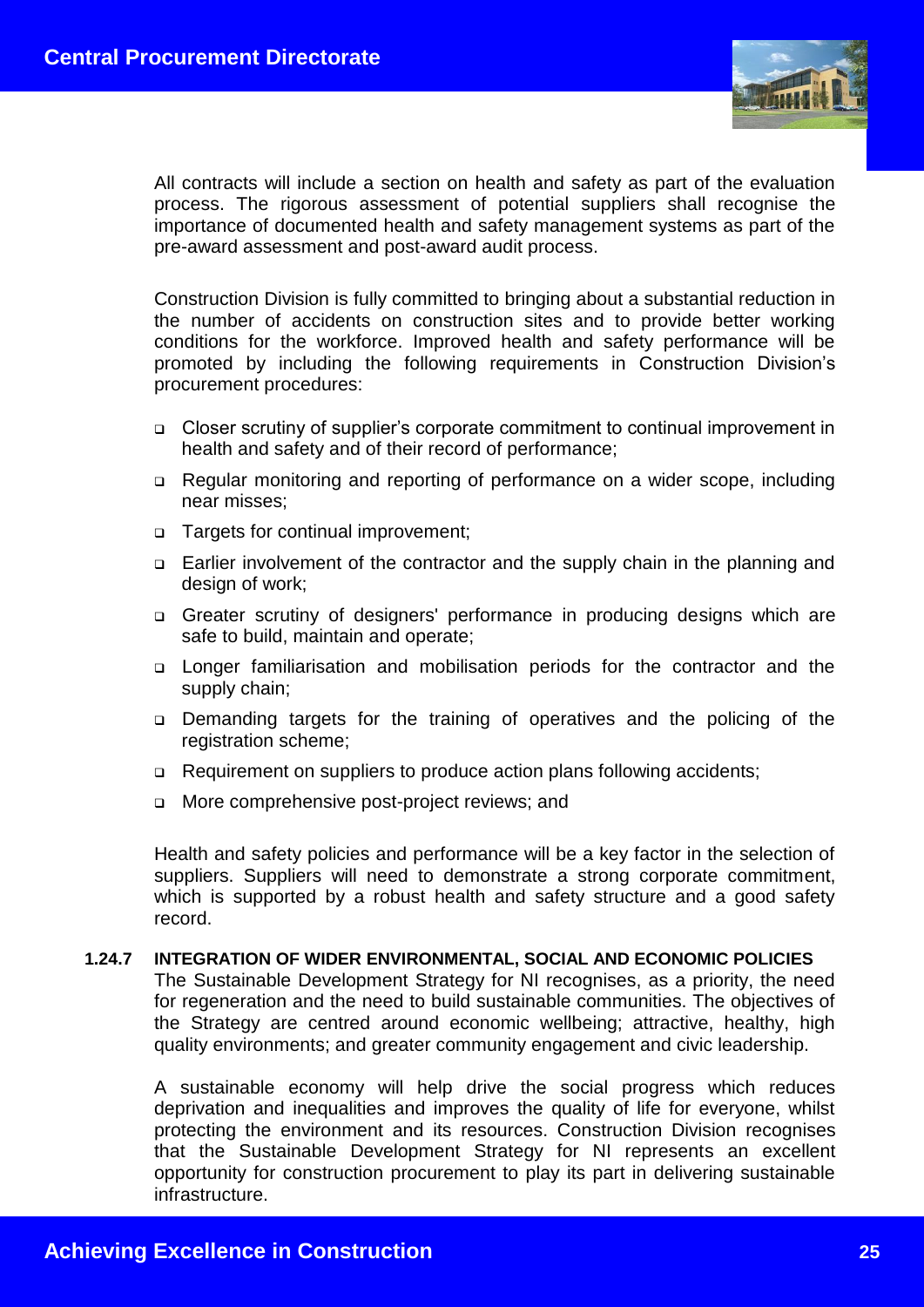

The integration of Social Considerations into Contracts was endorsed by the Procurement Board with effect from 8th November 2013 for use by those bodies subject to NIPPP. Following the Procurement Board adopting Buy Social as the model for the delivery of social clauses in construction contracts from April 2016 further revisions were made to NIPPP to better reflect Buy Social requirements.

# **[Buy Social](https://buysocialni.org/)**

All works contracts procured by Construction Division will include provisions to deliver the Buy Social requirements.

In line with the Sustainable Development Strategy for NI Construction Division may also, where appropriate, require suppliers to demonstrate how they can use construction procurement to deliver on Government's wider agenda of environmental, social and economic policies.

#### **1.24.8 ENVIROMENTAL MANAGEMENT SYSTEM**

An EMS is the part of an organisation's overall management system that relates to the development, implementation, achievement, review and maintenance of the organisation's environmental policy. An EMS and its associated standards help an organisation:

- to minimise how its operations affect the environment;
- to comply with applicable laws and regulations; and
- to continually improve in relation to each of the above.

# [Environmental Management System](https://www.finance-ni.gov.uk/publications/environmental-management-systems-notification-requirement)

All construction works contracts procured by Construction Division will include a requirement that all main contractors seeking to tender shall have and maintain an Environmental Management System (EMS) certified by a third party.

#### **1.24.9 PRICE, COST MANAGEMENT AND CONTROL**

Construction Division is seeking to select suppliers best able to identify optimal solutions and to deliver them efficiently and safely. Price will be taken into account at tender stage in terms of design fees, hourly rates for an ICT and cost of the works, overheads and profit as appropriate for an IST.

Construction Division will assess the attitude and ability of suppliers to manage risks, remove waste, improve efficiency and to control costs. Construction Division will use risk schedules to help ensure that potential risks are identified during the tender period and are allocated clearly and fairly under the contract.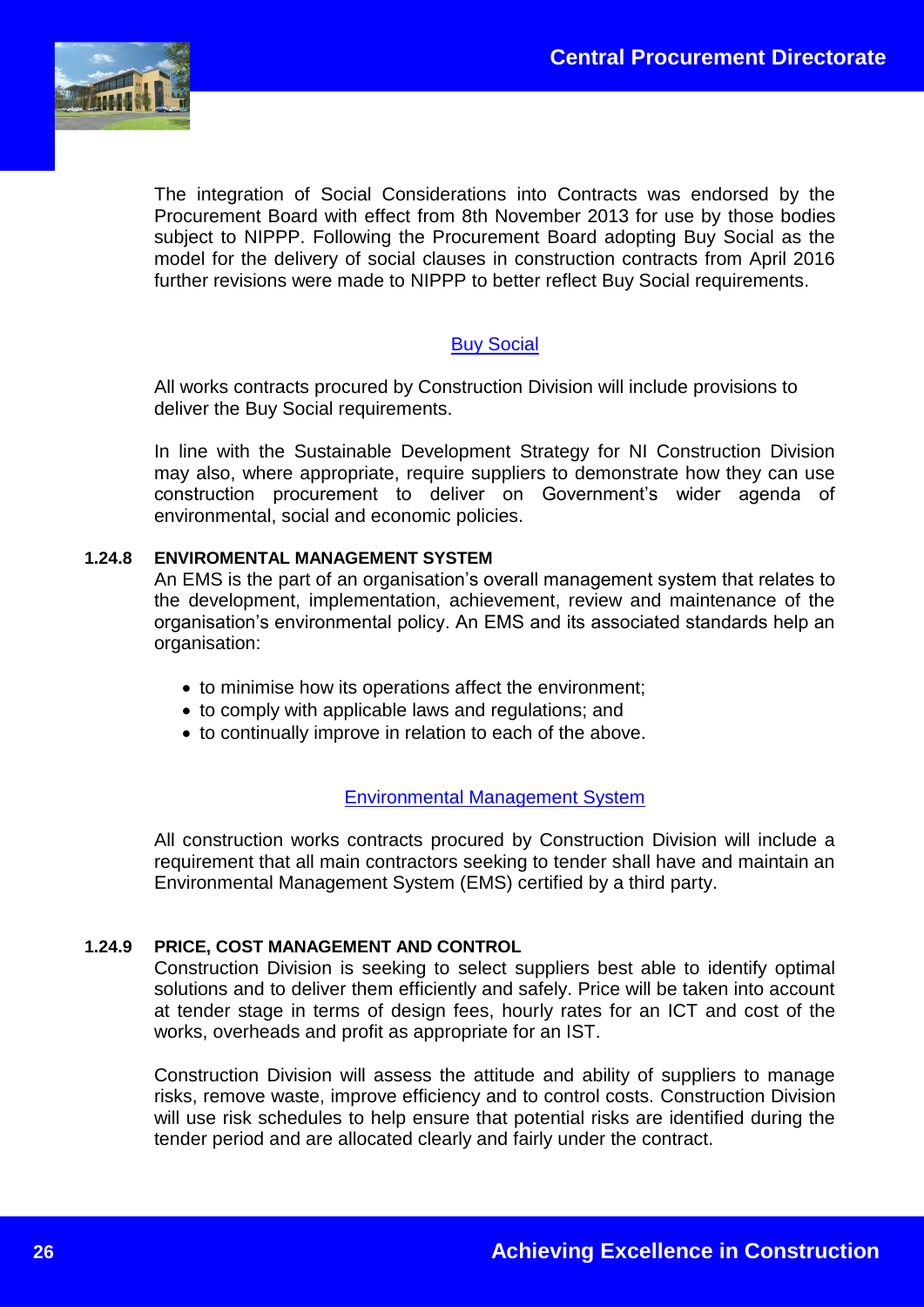

Government clients will accept risks where appropriate provided that suppliers play a full part in effective risk management to minimise cost consequences.

Construction Division will place more importance on the ability of suppliers to estimate project costs, including risks, and to forecast expenditure accurately. The success of long-term relationships depends on reliable and robust cost estimates to develop affordable projects.

Construction Division's clients are committed to prompt payment which aims to ensure payment of invoices within 10 days. Construction Division will require its main suppliers to treat the supply chain in the same way and performance monitoring in this respect will be carried out.

# **1.25 TENDER REQUIREMENTS FOR PROCUREMENT UNDER EU THRESHOLD**

#### **1.25.1 INTERGATED SUPPLY TEAMS**

Integrated Supply Teams (IST) wishing to apply to be short-listed for invitation to tender will need to have the following requirements in place before the closing date for the competition:-

- Be registered with **Constructionline**, have 'Active' status and have at least the minimum Category Value specified for the procurement;
- Have a health and safety management system, satisfying the requirements of the [Buildsafe-NI Initiative,](https://www.finance-ni.gov.uk/articles/introduction-buildsafe-ni-initiative) and which has been certified by one of the 3rd parties listed on [CPD's Website;](https://www.finance-ni.gov.uk/articles/buildsafe-ni-list-third-party-health-and-safety-certification-scheme-providers) and
- Have a health and safety competence assessment certificate issued by an organisation that is a scheme member of the Safety Schemes in Procurement [\(SSIP\)](http://www.ssip.org.uk/) Forum.
- Have and maintain an Environmental Management System (EMS) certified by a [third party](https://www.finance-ni.gov.uk/articles/environmental-management-systems-list-third-party-providers)

#### **1.25.2 INTEGRATED CONSULTANT TEAMS**

Integrated Consultant Teams wishing to apply to be short-listed for invitation to tender will need to have the following requirements in place before the closing date for the competition:-

- Be registered with [Constructionline,](http://www.constructionline.co.uk/) have 'Active' status and have at least the minimum Category Value specified for the procurement or submit an addendum for assessment by Constructionline; and
- Have a health and safety competence assessment certificate issued by an organisation that is a scheme member of the Safety Schemes in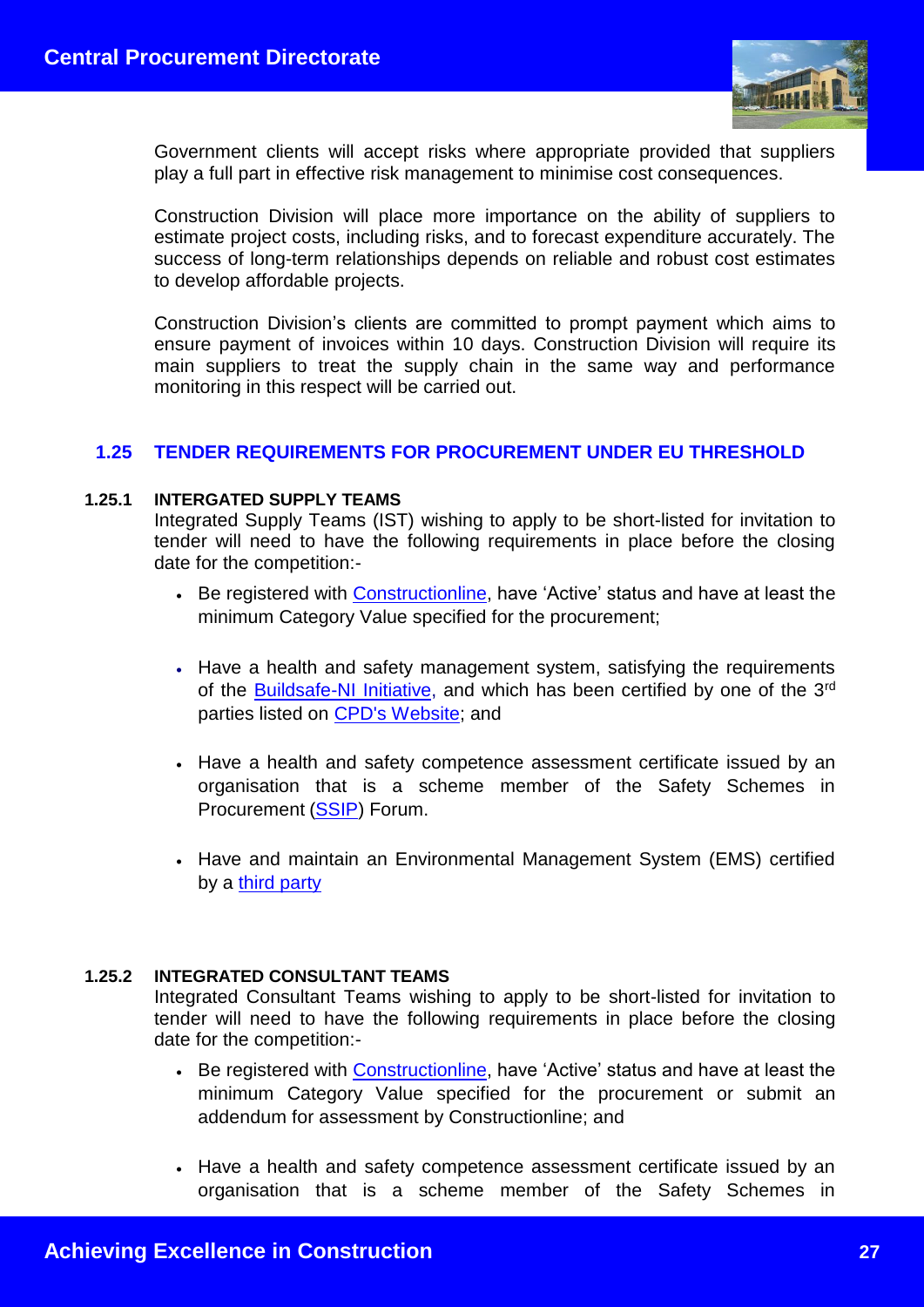

Procurement [\(SSIP\)](http://www.ssip.org.uk/) Forum or submit an addendum for assessment by Construction Division.

# **1.26 TENDER REQUIREMENTS FOR PROCUREMENTS ABOVE EU THRESHOLD**

### **1.26.1 INTEGRATED SUPPLY TEAMS**

Integrated Supply Teams (IST) wishing to apply to be short-listed for invitation to tender will need to have the following requirements in place before the closing date for the competition:-

- Be registered with [Constructionline,](http://www.constructionline.co.uk/) have 'Active' status and have at least the minimum Category Value specified for the procurement or submit an addendum for assessment by Constructionline;
- Have a health and safety management system, satisfying the requirements of the [Buildsafe-NI Initiative,](http://www.dfpni.gov.uk/index/procurement-2/cpd/cpd-policy-and-legislation/buildsafe-ni.htm) and which has been certified by one of the 3<sup>rd</sup> parties listed on [CPD's Website;](http://www.dfpni.gov.uk/index/procurement-2/cpd/cpd-policy-and-legislation/buildsafe-ni/third-party-cert.htm) and
- Have a health and safety competence assessment certificate issued by an organisation that is a scheme member of the Safety Schemes in Procurement [\(SSIP\)](http://www.ssip.org.uk/) Forum or submit an addendum for assessment by Construction Division.
- Have and maintain an Environmental Management System (EMS) certified by a [third party](https://www.finance-ni.gov.uk/articles/environmental-management-systems-list-third-party-providers)

#### **1.26.2 INTEGRATED CONSULTANT TEAMS**

Integrated Consultant Teams wishing to apply to be short-listed for invitation to tender will need to have the following requirements in place before the closing date for the competition:-

- Be registered with [Constructionline,](http://www.constructionline.co.uk/) have 'Active' status and have at least the minimum Category Value specified for the procurement or submit an addendum for assessment by Constructionline; and
- Have a health and safety competence assessment certificate issued by an organisation that is a scheme member of the Safety Schemes in Procurement [\(SSIP\)](http://www.ssip.org.uk/) Forum or submit an addendum for assessment by Construction Division.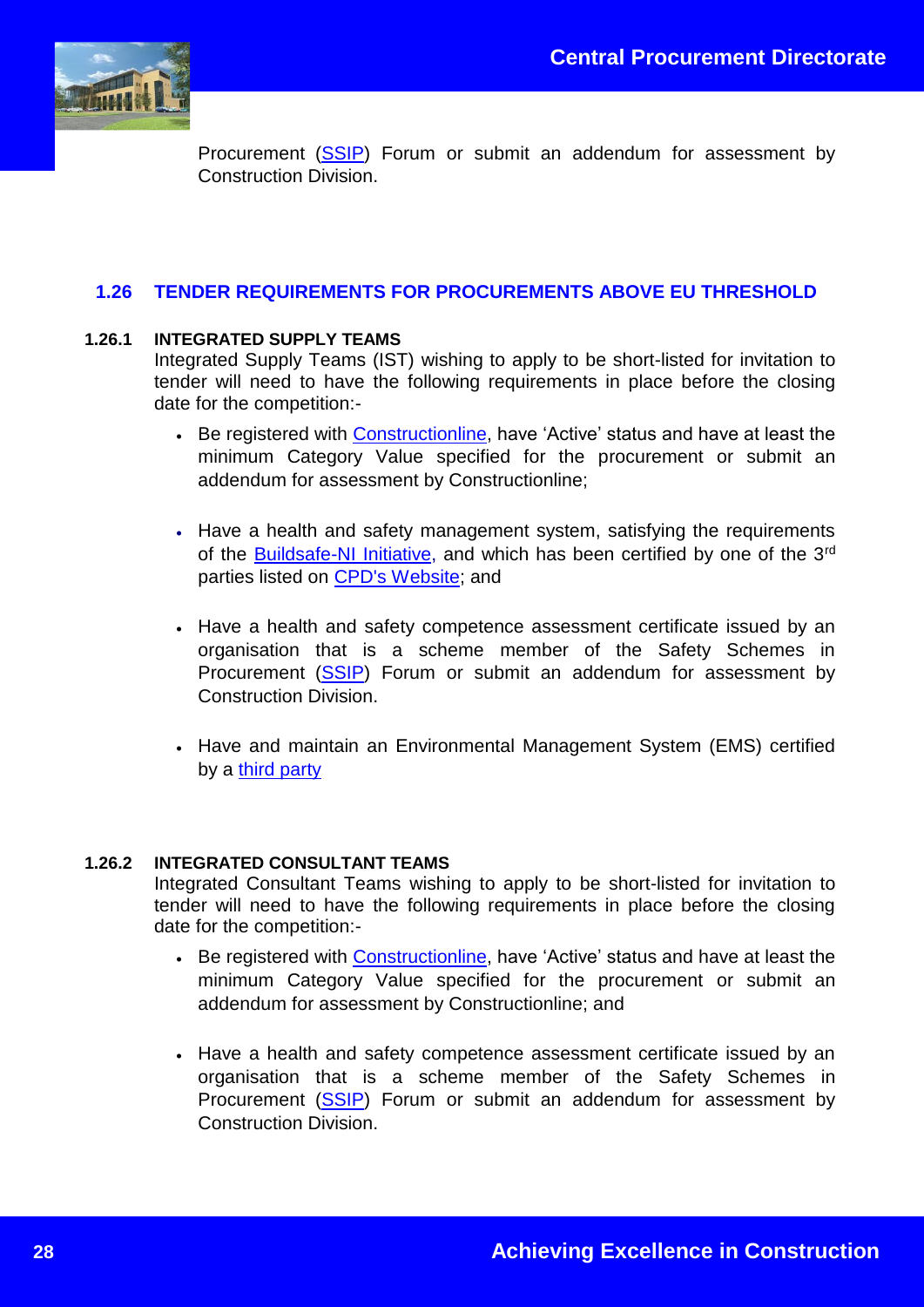

# **1.27 MINIMISATION OF TENDERING COSTS ON INDUSTRY**

Construction Division recognises the high cost of tendering and that these costs do ultimately find their way back to clients. Procedures will be introduced to keep tendering costs to a minimum.

The number of tenderers will be in line with the minimum required by procurement legislation that is aimed at ensuring fair competition. The need for detailed design submissions and technical approvals during the design period will be kept to a minimum.

In the case of more complex procurements, it will be normal practice to hold meetings or 'clinics' with tenderers during the tender period. This will be aimed at ensuring that tenderers understand requirements. This will help to avoid any abortive effort and help to ensure that compliant bids of an appropriate quality are submitted.

#### **1.28 JOINT SUBMISSIONS**

Suppliers will be required to develop integrated 'one-stop shop' service delivery with all necessary resources in-house, or establishing consortia or joint ventures with appropriate supply chain arrangements. With joint ventures, or similar, it will be important to demonstrate how all of the necessary services will be delivered and how the different elements will be brought within appropriate quality systems.

#### **1.29 SMALL AND MEDIUM SIZE FIRMS**

It will be important to ensure that there are adequate resources available to deliver Construction Division's client's programme of work.

Construction Division will put much emphasis on the need for main suppliers to adopt supply chain management policies and practices which integrate, incentivise and reward good performance throughout the supply chain. This will need to include an equitable allocation of risks throughout the supply chain. All suppliers will be required to comply with the '*Code of Practice for Government Construction Clients and their Supply Chains'*.

# **1.30 SUPPLIER PERFORMANCE ASSESSMENT AND REPORTING**

CPD will work with its suppliers to establish consistent indicators, which can be used to identify best practice and measure performance of all those involved in project or service delivery.

Where a supplier's performance is considered by Construction Division to be unsatisfactory then the supplier may be issued with a 'First Written Warning of Unsatisfactory Performance' which will define a timescale within which improvements to the Contractors performance must be made. If the Contract Manager assesses that the contractors performance has not improved sufficiently, then a *Notice of Unsatisfactory Performance* may be issued and in addition the contract may be terminated. The issue of a *Notice of Unsatisfactory Performance*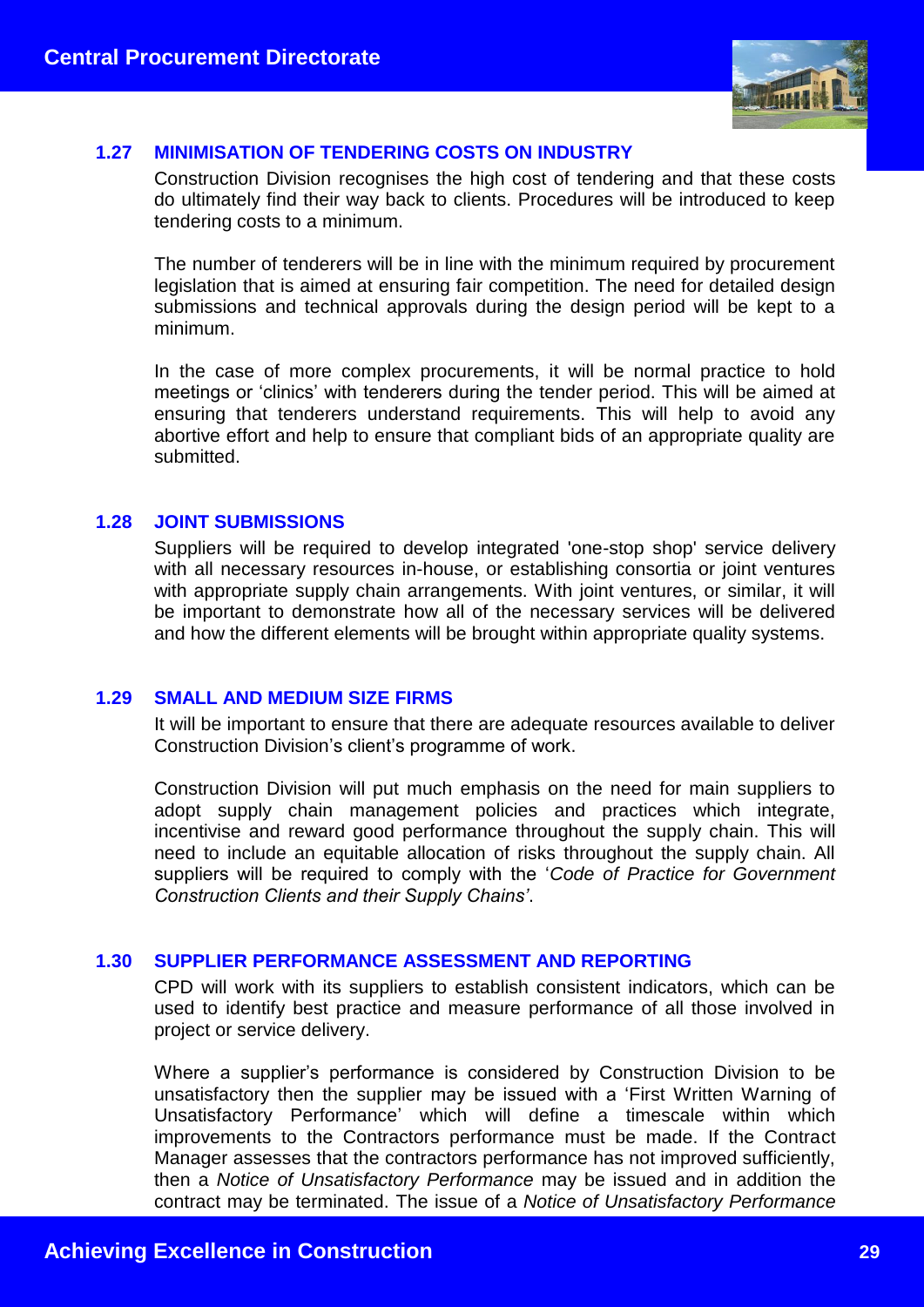

may result in the supplier being excluded from all procurement competitions being undertaken by Centres of Procurement Expertise on behalf of bodies covered by the Northern Ireland Public Procurement Policy on the grounds of grave misconduct in the course of the business or profession of the supplier for a period of 3 years from the date of issue of the notice.